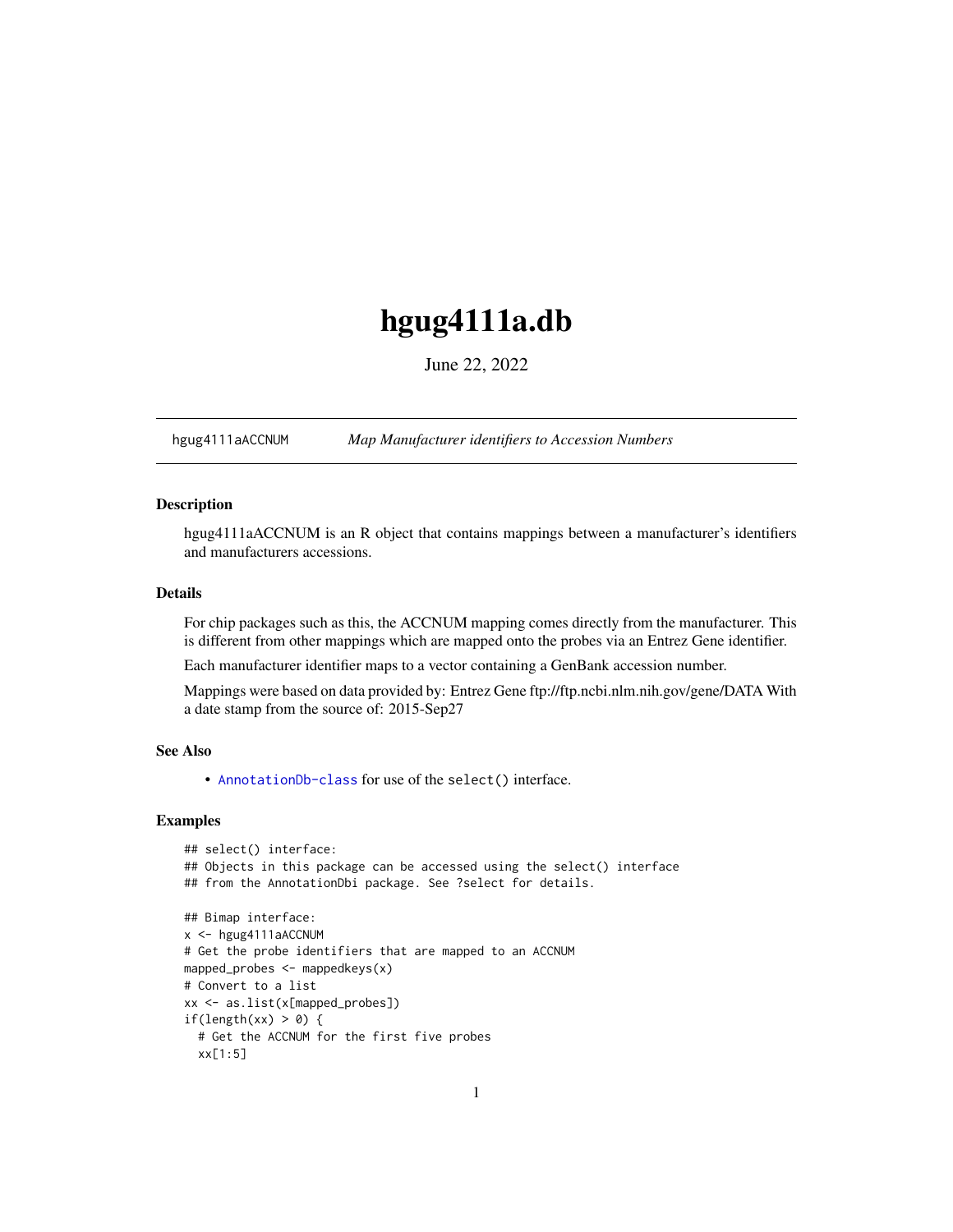```
# Get the first one
 xx[[1]]
}
```
hgug4111aALIAS2PROBE *Map between Common Gene Symbol Identifiers and Manufacturer Identifiers*

## Description

hgug4111aALIAS is an R object that provides mappings between common gene symbol identifiers and manufacturer identifiers.

## Details

Each gene symbol is mapped to a named vector of manufacturer identifiers. The name represents the gene symbol and the vector contains all manufacturer identifiers that are found for that symbol. An NA is reported for any gene symbol that cannot be mapped to any manufacturer identifiers.

This mapping includes ALL gene symbols including those which are already listed in the SYMBOL map. The SYMBOL map is meant to only list official gene symbols, while the ALIAS maps are meant to store all used symbols.

Mappings were based on data provided by: Entrez Gene ftp://ftp.ncbi.nlm.nih.gov/gene/DATA With a date stamp from the source of: 2015-Sep27

## See Also

• [AnnotationDb-class](#page-0-0) for use of the select() interface.

```
## select() interface:
## Objects in this package can be accessed using the select() interface
## from the AnnotationDbi package. See ?select for details.
## Bimap interface:
# Convert the object to a list
xx <- as.list(hgug4111aALIAS2PROBE)
if(length(xx) > 0){
    # Get the probe identifiers for the first two aliases
   xx[1:2]
   # Get the first one
   xx[[1]]
}
```
<span id="page-1-0"></span>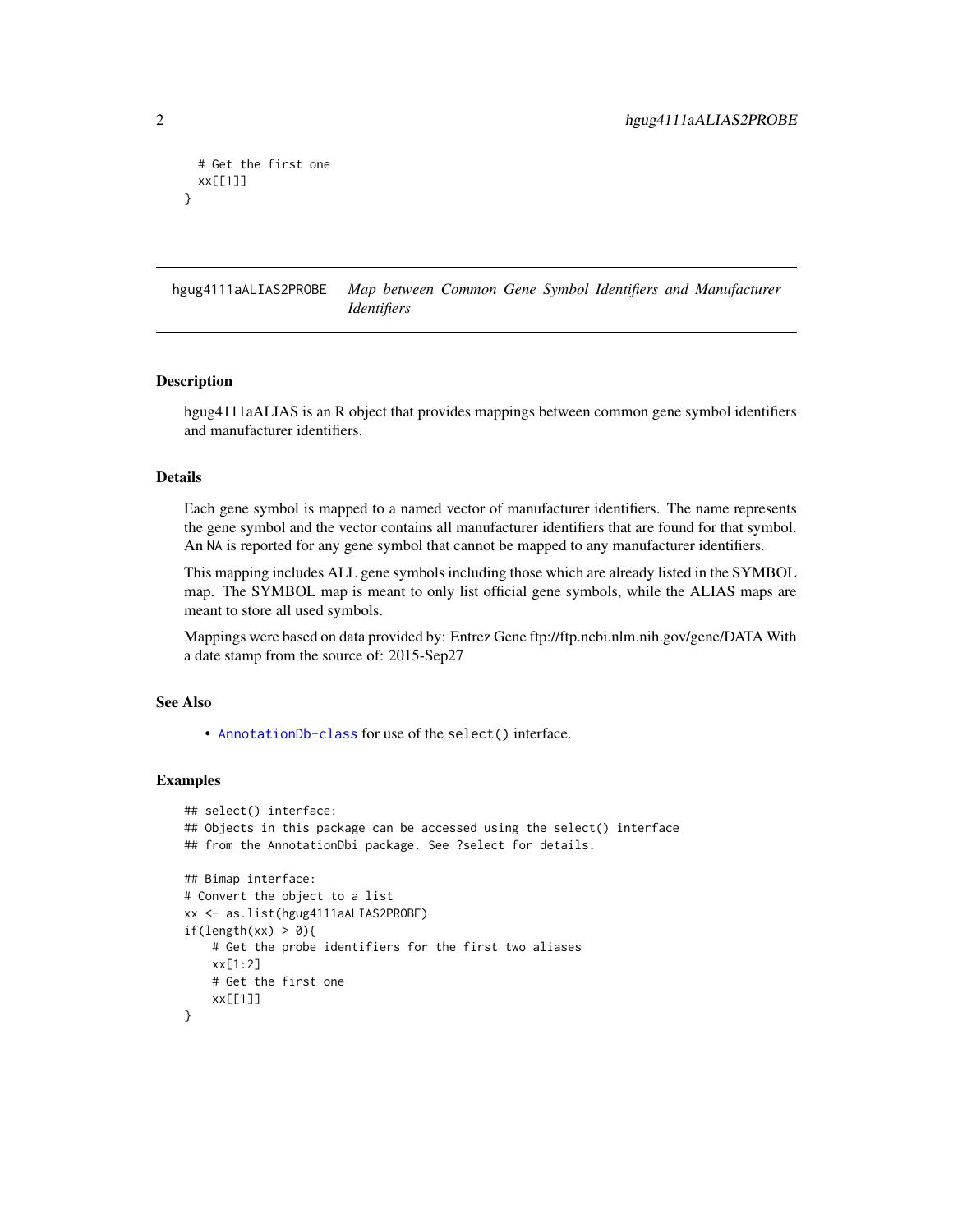#### Description

Welcome to the hgug4111a.db annotation Package. The purpose of this package is to provide detailed information about the hgug4111a platform. This package is updated biannually.

Objects in this package are accessed using the select() interface. See ?select in the AnnotationDbi package for details.

#### See Also

• [AnnotationDb-class](#page-0-0) for use of keys(), columns() and select().

#### Examples

```
## select() interface:
## Objects in this package can be accessed using the select() interface
## from the AnnotationDbi package. See ?select for details.
columns(hgug4111a.db)
## Bimap interface:
## The 'old style' of interacting with these objects is manipulation as
## bimaps. While this approach is still available we strongly encourage the
## use of select().
ls("package:hgug4111a.db")
```
hgug4111aCHR *Map Manufacturer IDs to Chromosomes*

#### **Description**

hgug4111aCHR is an R object that provides mappings between a manufacturer identifier and the chromosome that contains the gene of interest.

## Details

Each manufacturer identifier maps to a vector of chromosomes. Due to inconsistencies that may exist at the time the object was built, the vector may contain more than one chromosome (e.g., the identifier may map to more than one chromosome). If the chromosomal location is unknown, the vector will contain an NA.

Mappings were based on data provided by: Entrez Gene ftp://ftp.ncbi.nlm.nih.gov/gene/DATA With a date stamp from the source of: 2015-Sep27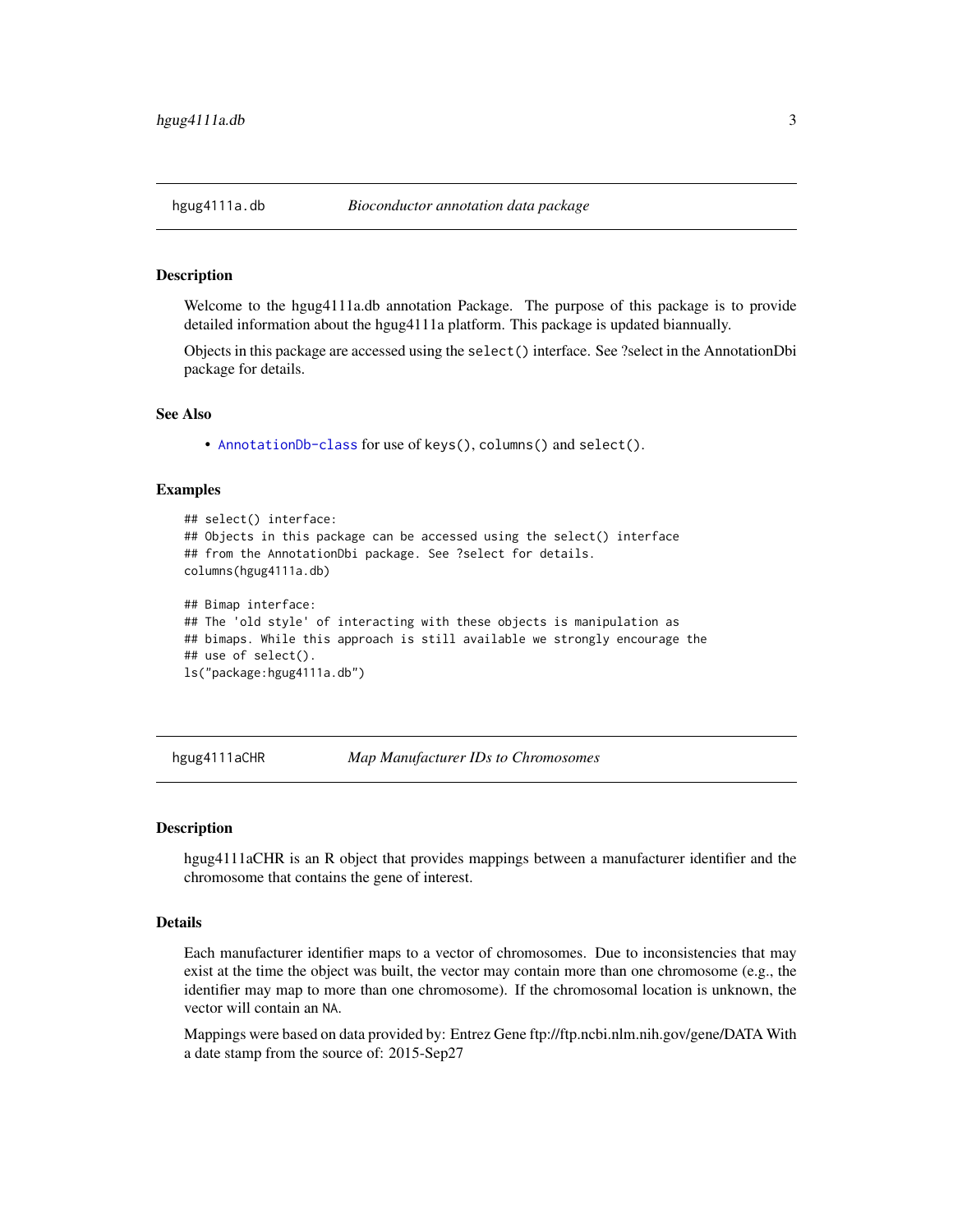## <span id="page-3-0"></span>See Also

• [AnnotationDb-class](#page-0-0) for use of the select() interface.

## Examples

```
## select() interface:
## Objects in this package can be accessed using the select() interface
## from the AnnotationDbi package. See ?select for details.
## Bimap interface:
x < - hgug4111aCHR
# Get the probe identifiers that are mapped to a chromosome
mapped_probes <- mappedkeys(x)
# Convert to a list
xx <- as.list(x[mapped_probes])
if(length(xx) > 0) {
  # Get the CHR for the first five probes
  xx[1:5]
  # Get the first one
  xx[[1]]
}
```
hgug4111aCHRLENGTHS *A named vector for the length of each of the chromosomes*

## **Description**

hgug4111aCHRLENGTHS provides the length measured in base pairs for each of the chromosomes.

## Details

This is a named vector with chromosome numbers as the names and the corresponding lengths for chromosomes as the values.

Total lengths of chromosomes were derived by calculating the number of base pairs on the sequence string for each chromosome.

## See Also

• [AnnotationDb-class](#page-0-0) for use of the select() interface.

```
## select() interface:
```
- ## Objects in this package can be accessed using the select() interface
- ## from the AnnotationDbi package. See ?select for details.
- ## Bimap interface: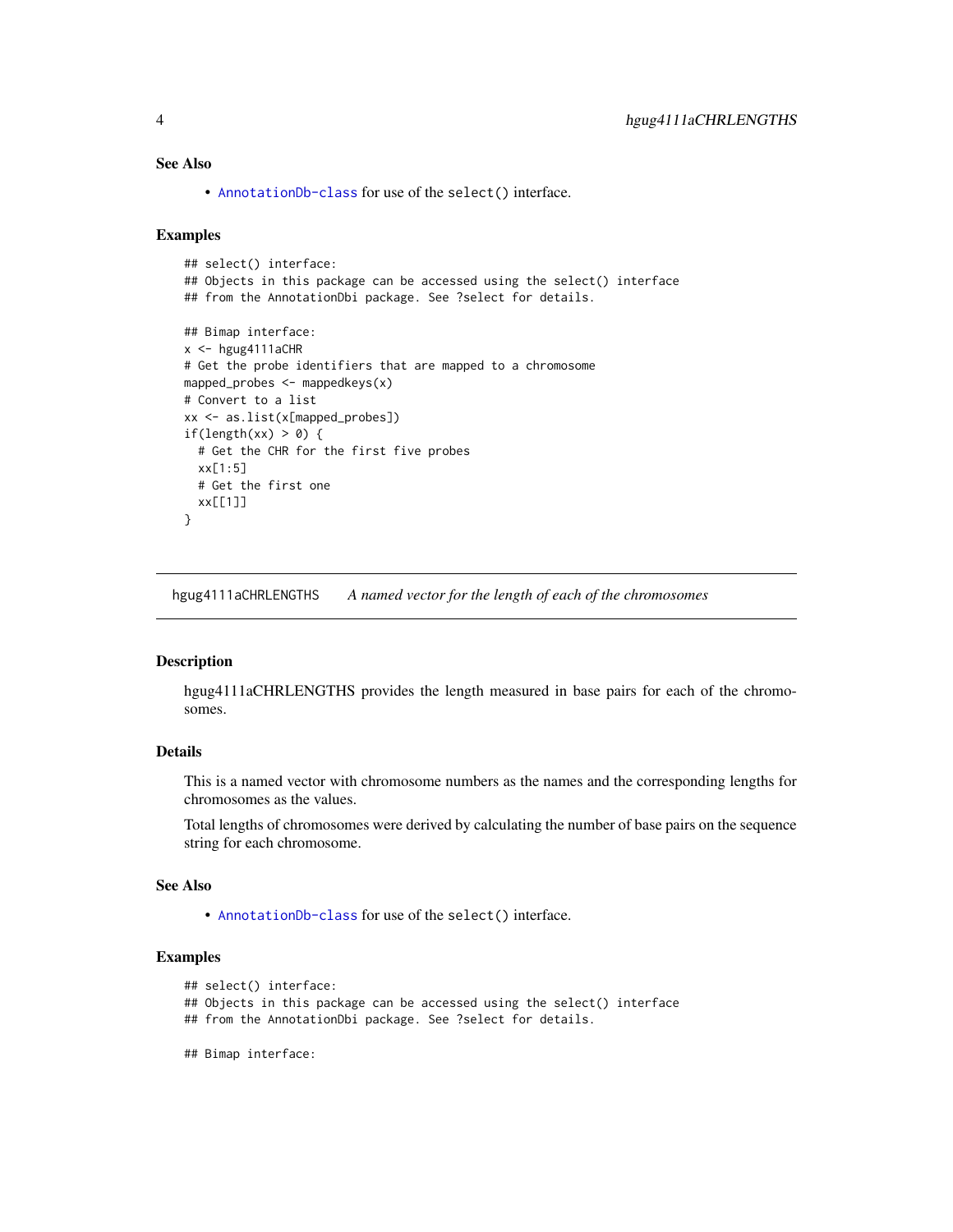## <span id="page-4-0"></span>hgug4111aCHRLOC 5

```
tt <- hgug4111aCHRLENGTHS
# Length of chromosome 1
tt["1"]
```
hgug4111aCHRLOC *Map Manufacturer IDs to Chromosomal Location*

## **Description**

hgug4111aCHRLOC is an R object that maps manufacturer identifiers to the starting position of the gene. The position of a gene is measured as the number of base pairs.

The CHRLOCEND mapping is the same as the CHRLOC mapping except that it specifies the ending base of a gene instead of the start.

## Details

Each manufacturer identifier maps to a named vector of chromosomal locations, where the name indicates the chromosome. Due to inconsistencies that may exist at the time the object was built, these vectors may contain more than one chromosome and/or location. If the chromosomal location is unknown, the vector will contain an NA.

Chromosomal locations on both the sense and antisense strands are measured as the number of base pairs from the p (5' end of the sense strand) to q (3' end of the sense strand) arms. Chromosomal locations on the antisense strand have a leading "-" sign (e. g. -1234567).

Since some genes have multiple start sites, this field can map to multiple locations.

Mappings were based on data provided by: UCSC Genome Bioinformatics (Homo sapiens) ftp://hgdownload.cse.ucsc.edu/go With a date stamp from the source of: 2010-Mar22

## See Also

• [AnnotationDb-class](#page-0-0) for use of the select() interface.

```
## select() interface:
## Objects in this package can be accessed using the select() interface
## from the AnnotationDbi package. See ?select for details.
## Bimap interface:
x <- hgug4111aCHRLOC
# Get the probe identifiers that are mapped to chromosome locations
mapped_probes <- mappedkeys(x)
# Convert to a list
xx <- as.list(x[mapped_probes])
if(length(xx) > 0) {
 # Get the CHRLOC for the first five probes
 xx[1:5]
 # Get the first one
 xx[[1]]
}
```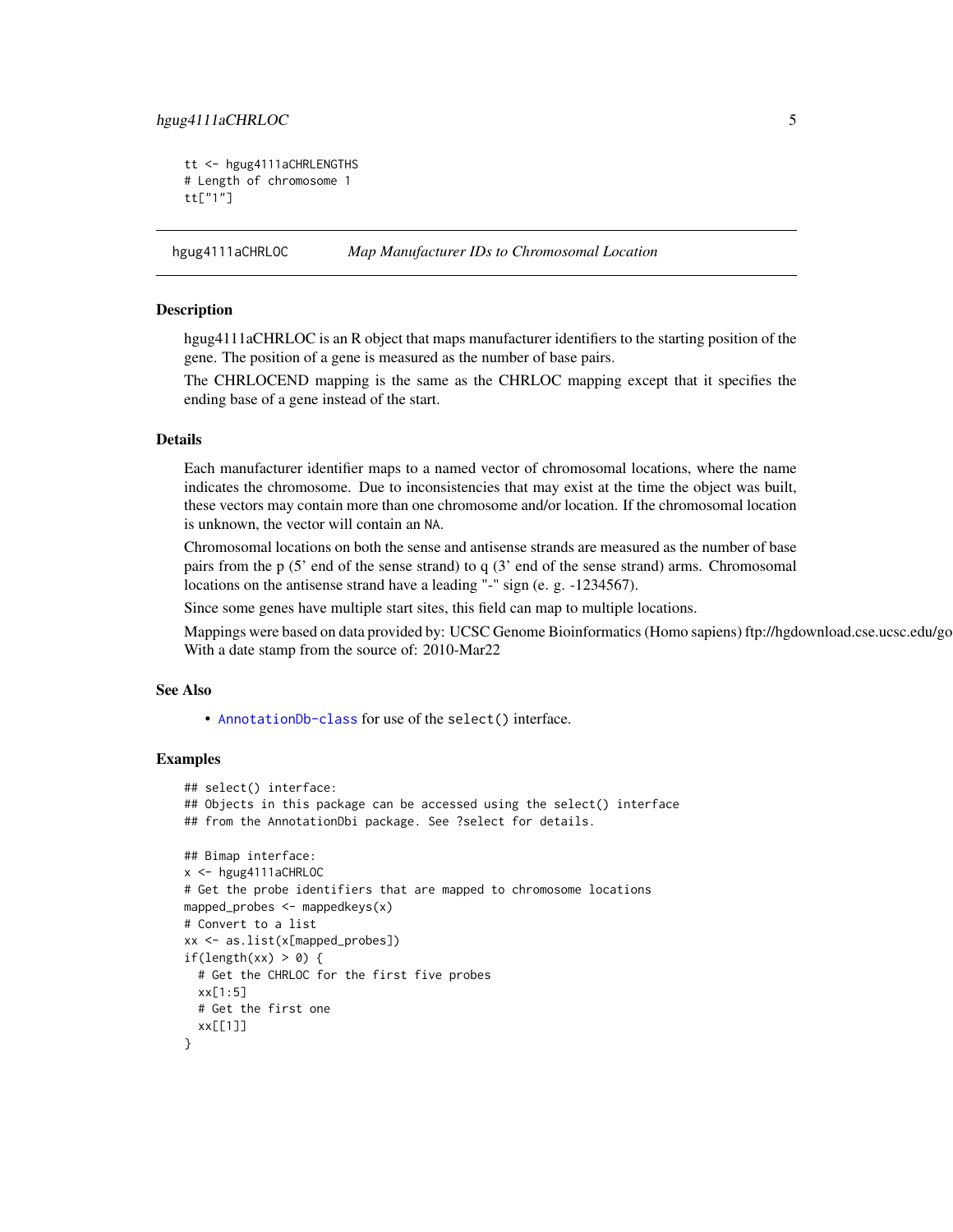<span id="page-5-0"></span>

#### Description

hgug4111aENSEMBL is an R object that contains mappings between manufacturer identifiers and Ensembl gene accession numbers.

## Details

This object is a simple mapping of manufacturer identifiers to Ensembl gene Accession Numbers.

Mappings were based on data provided by BOTH of these sources: [http://www.ensembl.org/](http://www.ensembl.org/biomart/martview/) [biomart/martview/](http://www.ensembl.org/biomart/martview/) <ftp://ftp.ncbi.nlm.nih.gov/gene/DATA>

For most species, this mapping is a combination of manufacturer to ensembl IDs from BOTH NCBI and ensembl. Users who wish to only use mappings from NCBI are encouraged to see the ncbi2ensembl table in the appropriate organism package. Users who wish to only use mappings from ensembl are encouraged to see the ensembl2ncbi table which is also found in the appropriate organism packages. These mappings are based upon the ensembl table which is contains data from BOTH of these sources in an effort to maximize the chances that you will find a match.

For worms and flies however, this mapping is based only on sources from ensembl, as these organisms do not have ensembl to entrez gene mapping data at NCBI.

#### See Also

• [AnnotationDb-class](#page-0-0) for use of the select() interface.

```
## select() interface:
## Objects in this package can be accessed using the select() interface
## from the AnnotationDbi package. See ?select for details.
## Bimap interface:
x <- hgug4111aENSEMBL
# Get the entrez gene IDs that are mapped to an Ensembl ID
mapped_genes \leq mappedkeys(x)
# Convert to a list
xx <- as.list(x[mapped_genes])
if(length(xx) > 0) {
 # Get the Ensembl gene IDs for the first five genes
 xx[1:5]
 # Get the first one
 xx[[1]]
}
#For the reverse map ENSEMBL2PROBE:
# Convert to a list
xx <- as.list(hgug4111aENSEMBL2PROBE)
if(length(xx) > 0){
```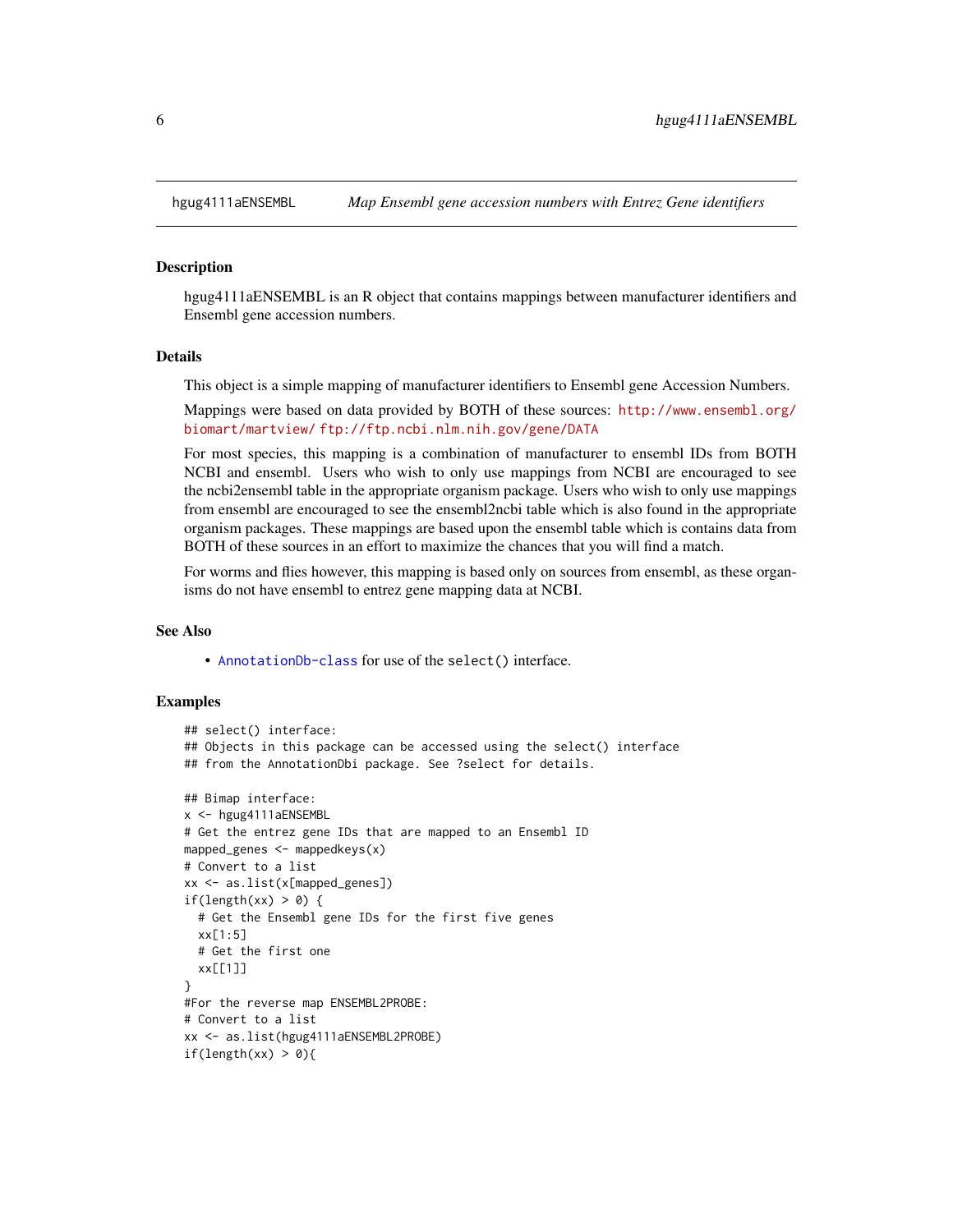## <span id="page-6-0"></span>hgug4111aENTREZID 7

```
# Gets the entrez gene IDs for the first five Ensembl IDs
xx[1:5]
# Get the first one
xx[[1]]
```
hgug4111aENTREZID *Map between Manufacturer Identifiers and Entrez Gene*

#### **Description**

}

hgug4111aENTREZID is an R object that provides mappings between manufacturer identifiers and Entrez Gene identifiers.

## Details

Each manufacturer identifier is mapped to a vector of Entrez Gene identifiers. An NA is assigned to those manufacturer identifiers that can not be mapped to an Entrez Gene identifier at this time.

If a given manufacturer identifier can be mapped to different Entrez Gene identifiers from various sources, we attempt to select the common identifiers. If a concensus cannot be determined, we select the smallest identifier.

Mappings were based on data provided by: Entrez Gene ftp://ftp.ncbi.nlm.nih.gov/gene/DATA With a date stamp from the source of: 2015-Sep27

#### References

<http://www.ncbi.nlm.nih.gov/entrez/query.fcgi?db=gene>

## See Also

• [AnnotationDb-class](#page-0-0) for use of the select() interface.

```
## select() interface:
## Objects in this package can be accessed using the select() interface
## from the AnnotationDbi package. See ?select for details.
## Bimap interface:
x <- hgug4111aENTREZID
# Get the probe identifiers that are mapped to an ENTREZ Gene ID
mapped_probes <- mappedkeys(x)
# Convert to a list
xx <- as.list(x[mapped_probes])
if(length(xx) > 0) {
 # Get the ENTREZID for the first five probes
 xx[1:5]
 # Get the first one
 xx[[1]]
}
```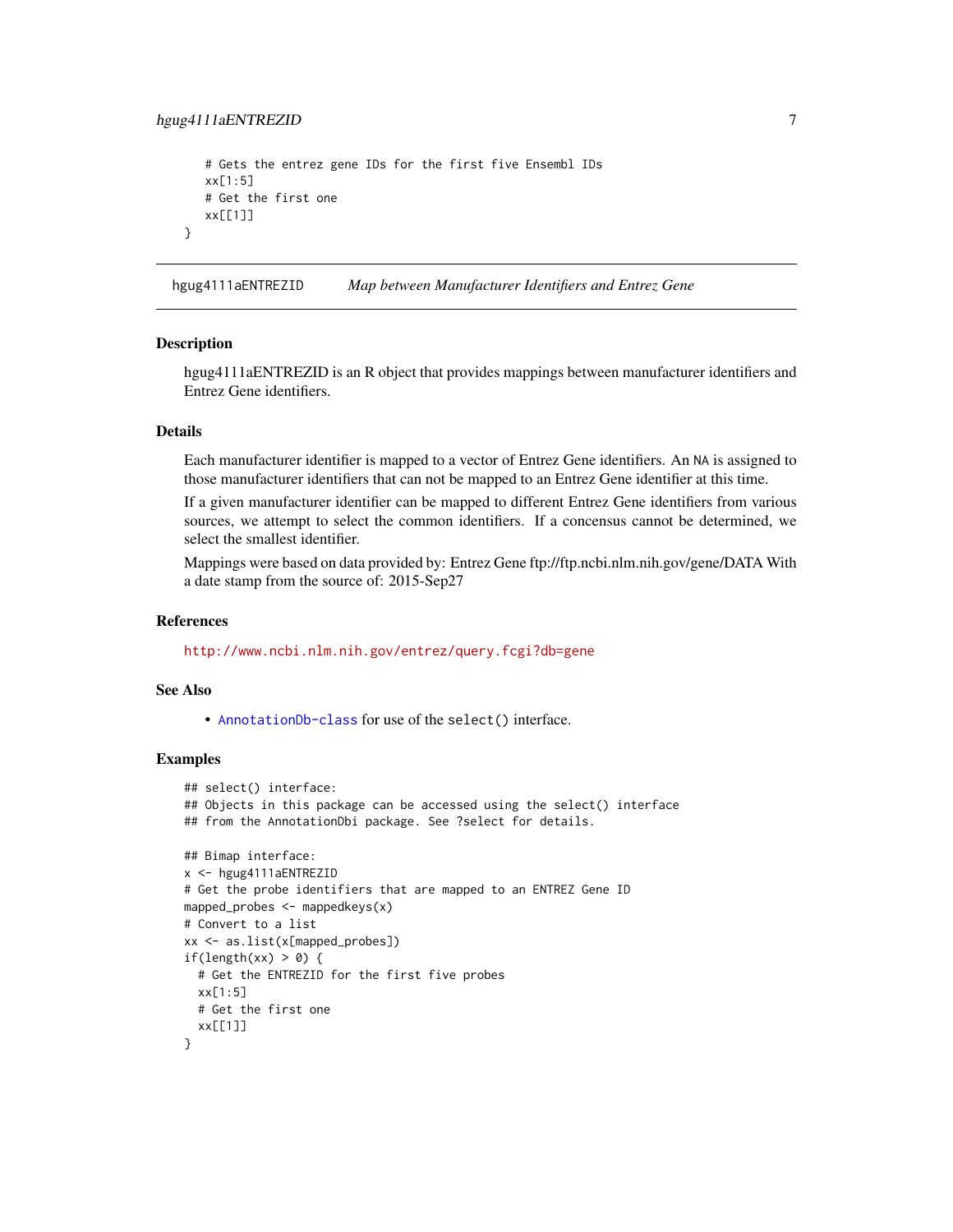<span id="page-7-0"></span>hgug4111aENZYME *Maps between Manufacturer IDs and Enzyme Commission (EC) Numbers*

## Description

hgug4111aENZYME is an R object that provides mappings between manufacturer identifiers and EC numbers. hgug4111aENZYME2PROBE is an R object that maps Enzyme Commission (EC) numbers to manufacturer identifiers.

## Details

When the hgug4111aENZYME maping viewed as a list, each manufacturer identifier maps to a named vector containing the EC number that corresponds to the enzyme produced by that gene. The names corresponds to the manufacturer identifiers. If this information is unknown, the vector will contain an NA.

For the hgug4111aENZYME2PROBE, each EC number maps to a named vector containing all of the manufacturer identifiers that correspond to the gene that produces that enzyme. The name of the vector corresponds to the EC number.

Enzyme Commission numbers are assigned by the Nomenclature Committee of the International Union of Biochemistry and Molecular Biology <http://www.chem.qmw.ac.uk/iubmb/enzyme/> to allow enzymes to be identified.

An Enzyme Commission number is of the format EC x.y.z.w, where x, y, z, and w are numeric numbers. In hgug4111aENZYME2PROBE, EC is dropped from the Enzyme Commission numbers.

Enzyme Commission numbers have corresponding names that describe the functions of enzymes in such a way that EC x is a more general description than EC x.y that in turn is a more general description than EC x.y.z. The top level EC numbers and names are listed below:

EC 1 oxidoreductases

EC 2 transferases

EC 3 hydrolases

EC 4 lyases

EC 5 isomerases

EC 6 ligases

The EC name for a given EC number can be viewed at [http://www.chem.qmul.ac.uk/iupac/](http://www.chem.qmul.ac.uk/iupac/jcbn/index.html#6) [jcbn/index.html#6](http://www.chem.qmul.ac.uk/iupac/jcbn/index.html#6)

Mappings between probe identifiers and enzyme identifiers were obtained using files provided by: KEGG GENOME ftp://ftp.genome.jp/pub/kegg/genomes With a date stamp from the source of: 2011-Mar15

## References

<ftp://ftp.genome.ad.jp/pub/kegg/pathways>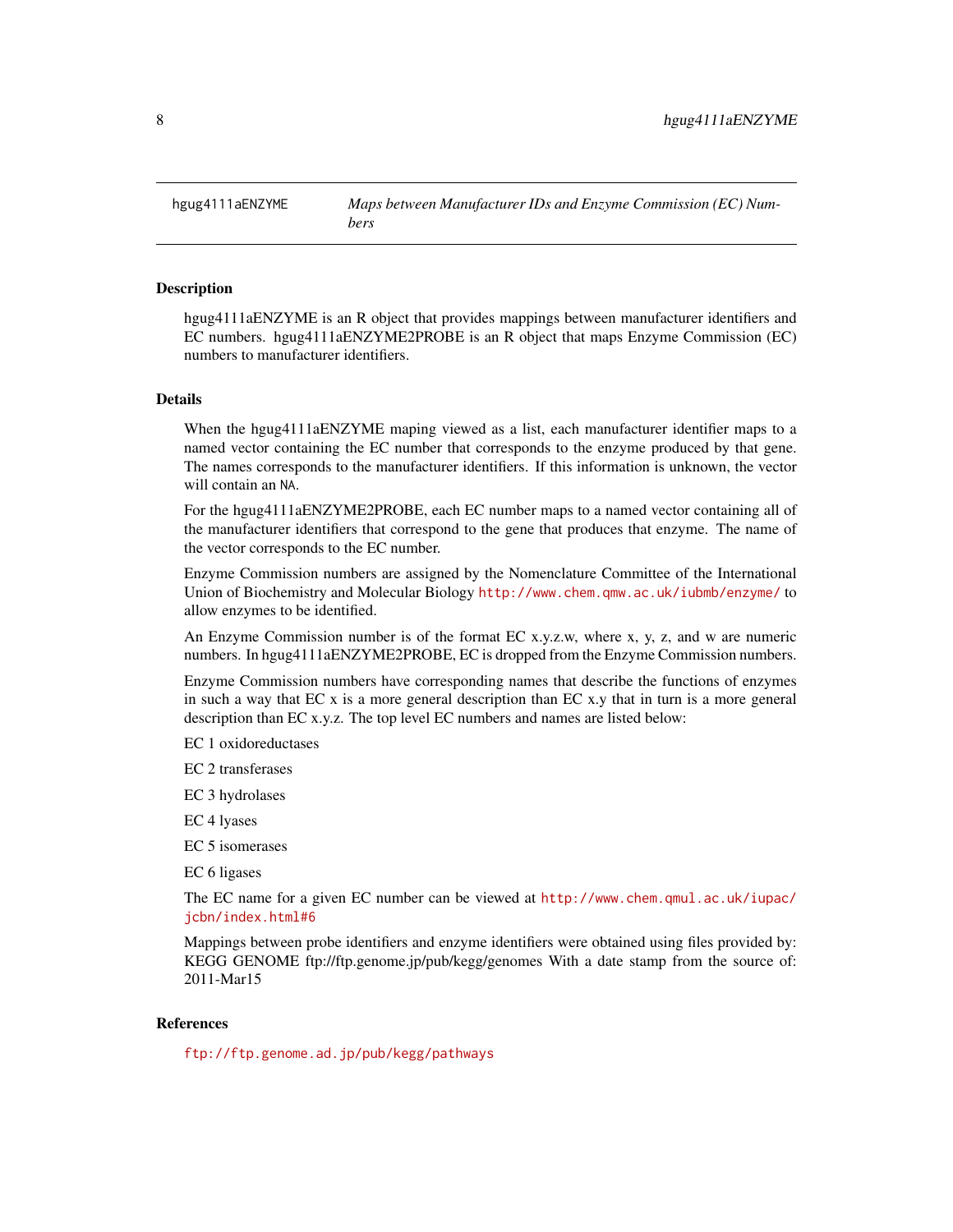## <span id="page-8-0"></span>hgug4111aGENENAME 9

## See Also

• [AnnotationDb-class](#page-0-0) for use of the select() interface.

## Examples

```
## select() interface:
## Objects in this package can be accessed using the select() interface
## from the AnnotationDbi package. See ?select for details.
## Bimap interface:
x <- hgug4111aENZYME
# Get the probe identifiers that are mapped to an EC number
mapped_probes <- mappedkeys(x)
# Convert to a list
xx <- as.list(x[mapped_probes])
if(length(xx) > 0) {
  # Get the ENZYME for the first five probes
  xx[1:5]
  # Get the first one
  xx[[1]]
}
# Now convert hgug4111aENZYME2PROBE to a list to see inside
xx <- as.list(hgug4111aENZYME2PROBE)
if(length(xx) > 0)# Get the probe identifiers for the first five enzyme
   #commission numbers
   xx[1:5]
   # Get the first one
   xx[[1]]
}
```
hgug4111aGENENAME *Map between Manufacturer IDs and Genes*

## Description

hgug4111aGENENAME is an R object that maps manufacturer identifiers to the corresponding gene name.

## Details

Each manufacturer identifier maps to a named vector containing the gene name. The vector name corresponds to the manufacturer identifier. If the gene name is unknown, the vector will contain an NA.

Gene names currently include both the official (validated by a nomenclature committee) and preferred names (interim selected for display) for genes. Efforts are being made to differentiate the two by adding a name to the vector.

Mappings were based on data provided by: Entrez Gene ftp://ftp.ncbi.nlm.nih.gov/gene/DATA With a date stamp from the source of: 2015-Sep27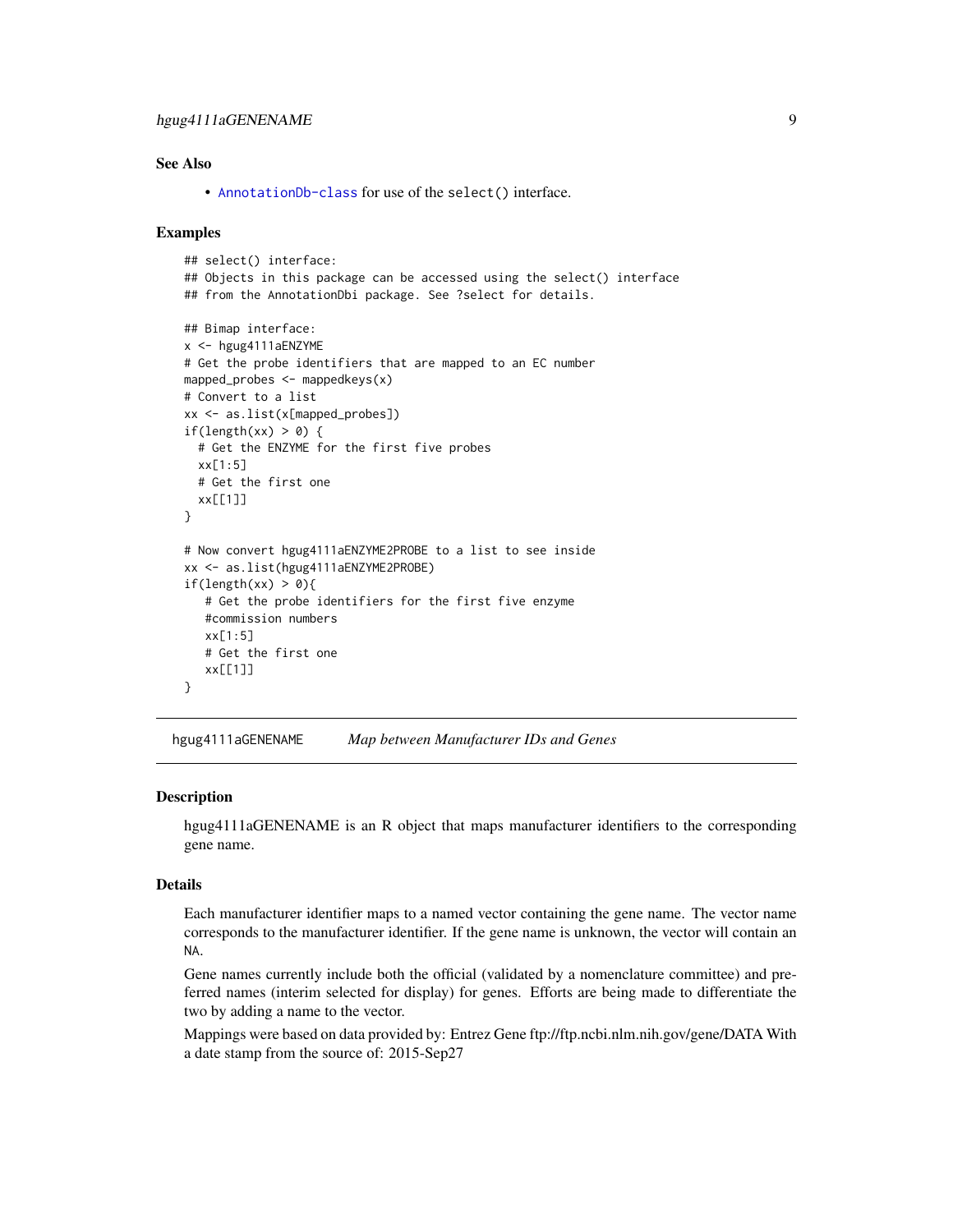## See Also

• [AnnotationDb-class](#page-0-0) for use of the select() interface.

#### Examples

```
## select() interface:
## Objects in this package can be accessed using the select() interface
## from the AnnotationDbi package. See ?select for details.
## Bimap interface:
x <- hgug4111aGENENAME
# Get the probe identifiers that are mapped to a gene name
mapped_probes <- mappedkeys(x)
# Convert to a list
xx <- as.list(x[mapped_probes])
if(length(xx) > 0) {
 # Get the GENENAME for the first five probes
 xx[1:5]
 # Get the first one
 xx[[1]]
}
```
hgug4111aGO *Maps between manufacturer IDs and Gene Ontology (GO) IDs*

## <span id="page-9-0"></span>Description

hgug4111aGO is an R object that provides mappings between manufacturer identifiers and the GO identifiers that they are directly associated with. This mapping and its reverse mapping (hgug4111aGO2PROBE) do NOT associate the child terms from the GO ontology with the gene. Only the directly evidenced terms are represented here.

hgug4111aGO2ALLPROBES is an R object that provides mappings between a given GO identifier and all of the manufacturer identifiers annotated at that GO term OR TO ONE OF IT'S CHILD NODES in the GO ontology. Thus, this mapping is much larger and more inclusive than hgug4111aGO2PROBE.

## Details

If hgug4111aGO is cast as a list, each manufacturer identifier is mapped to a list of lists. The names on the outer list are GO identifiers. Each inner list consists of three named elements: GOID, Ontology, and Evidence.

The GOID element matches the GO identifier named in the outer list and is included for convenience when processing the data using 'lapply'.

The Ontology element indicates which of the three Gene Ontology categories this identifier belongs to. The categories are biological process (BP), cellular component (CC), and molecular function (MF).

<span id="page-9-1"></span>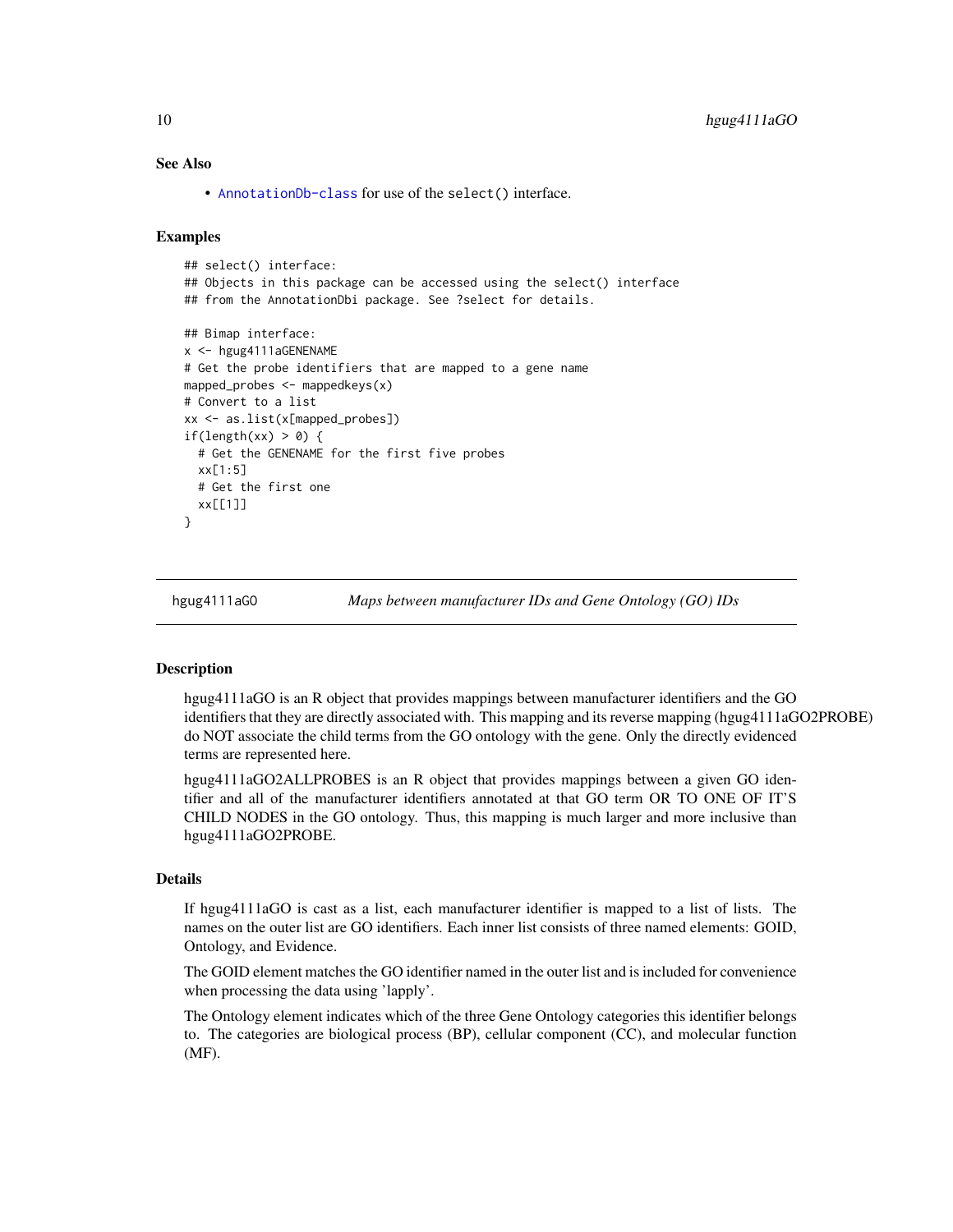## <span id="page-10-0"></span>hgug4111aGO 11

The Evidence element contains a code indicating what kind of evidence supports the association of the GO identifier to the manufacturer id. Some of the evidence codes in use include:

IMP: inferred from mutant phenotype

IGI: inferred from genetic interaction

IPI: inferred from physical interaction

ISS: inferred from sequence similarity

IDA: inferred from direct assay

IEP: inferred from expression pattern

IEA: inferred from electronic annotation

TAS: traceable author statement

NAS: non-traceable author statement

ND: no biological data available

IC: inferred by curator

A more complete listing of evidence codes can be found at:

<http://www.geneontology.org/GO.evidence.shtml>

If hgug4111aGO2ALLPROBES or hgug4111aGO2PROBE is cast as a list, each GO term maps to a named vector of manufacturer identifiers and evidence codes. A GO identifier may be mapped to the same manufacturer identifier more than once but the evidence code can be different. Mappings between Gene Ontology identifiers and Gene Ontology terms and other information are available in a separate data package named GO.

Whenever any of these mappings are cast as a data.frame, all the results will be output in an appropriate tabular form.

Mappings between manufacturer identifiers and GO information were obtained through their mappings to manufacturer identifiers. NAs are assigned to manufacturer identifiers that can not be mapped to any Gene Ontology information. Mappings between Gene Ontology identifiers an Gene Ontology terms and other information are available in a separate data package named GO.

All mappings were based on data provided by: Gene Ontology ftp://ftp.geneontology.org/pub/go/godatabase/archive/latestlite/ With a date stamp from the source of: 20150919

## References

<ftp://ftp.ncbi.nlm.nih.gov/gene/DATA/>

## See Also

- [hgug4111aGO2ALLPROBES](#page-9-0)
- [AnnotationDb-class](#page-0-0) for use of the select() interface.

## Examples

```
## select() interface:
```
## Objects in this package can be accessed using the select() interface

## from the AnnotationDbi package. See ?select for details.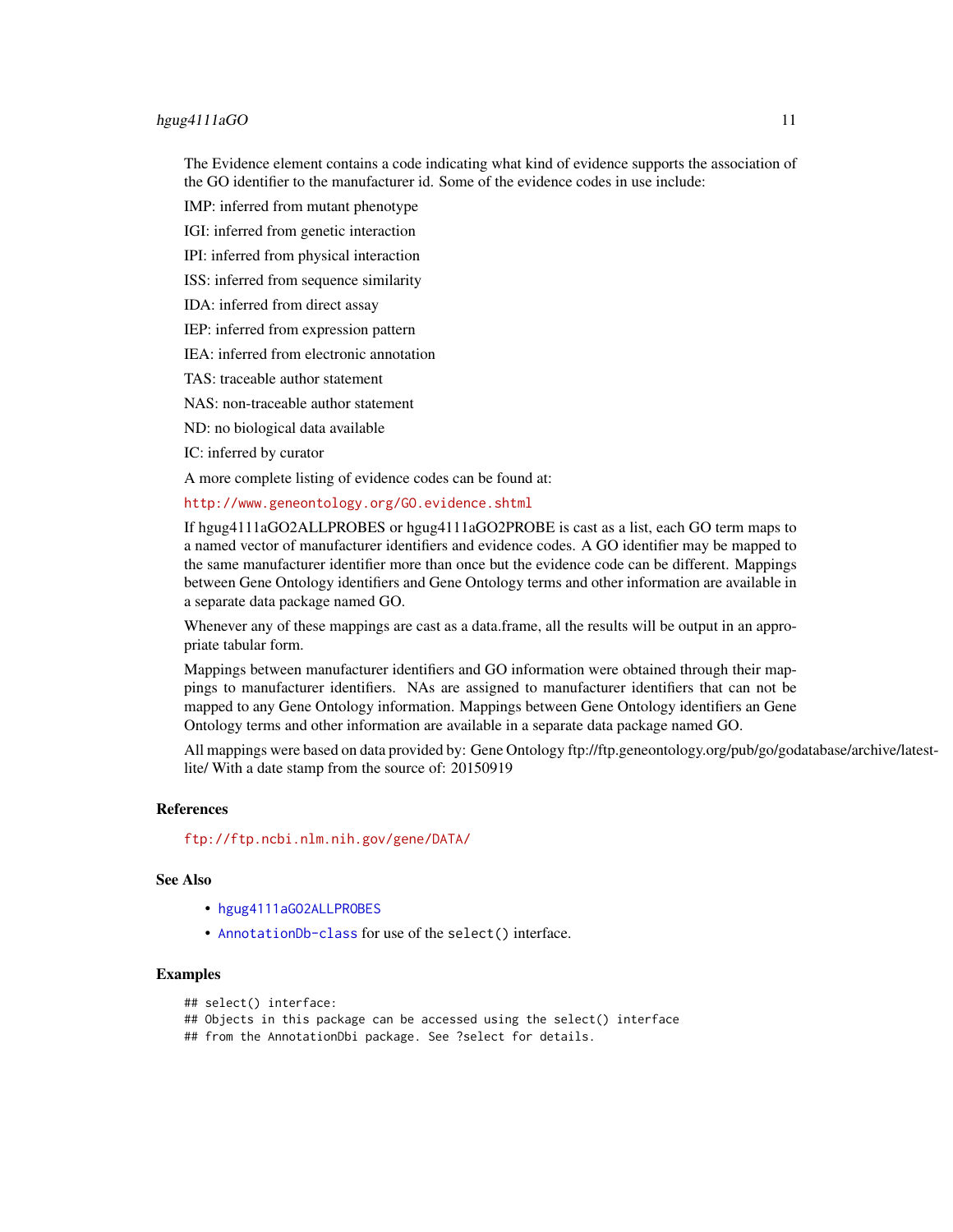```
## Bimap interface:
x < - hgug4111aGO
# Get the manufacturer identifiers that are mapped to a GO ID
mapped_genes <- mappedkeys(x)
# Convert to a list
xx <- as.list(x[mapped_genes])
if(length(xx) > 0) {
    # Try the first one
    got \leq -xx[[1]]got[[1]][["GOID"]]
    got[[1]][["Ontology"]]
    got[[1]][["Evidence"]]
}
# For the reverse map:
# Convert to a list
xx <- as.list(hgug4111aGO2PROBE)
if(length(xx) > 0){
    # Gets the manufacturer ids for the top 2nd and 3nd GO identifiers
    goids \leq -x \times [2:3]# Gets the manufacturer ids for the first element of goids
    goids[[1]]
    # Evidence code for the mappings
    names(goids[[1]])
}
# Convert hgug4111aGO2ALLPROBES to a list
xx <- as.list(hgug4111aGO2ALLPROBES)
if(length(xx) > 0){
# Gets the manufacturer identifiers for the top 2nd and 3nd GO identifiers
    goids \leq -x \times [2:3]# Gets all the manufacturer identifiers for the first element of goids
    goids[[1]]
    # Evidence code for the mappings
    names(goids[[1]])
}
```
hgug4111aMAP *Map between Manufacturer Identifiers and cytogenetic maps/bands*

## Description

hgug4111aMAP is an R object that provides mappings between manufacturer identifiers and cytoband locations.

#### Details

Each manufacturer identifier is mapped to a vector of cytoband locations. The vector length may be one or longer, if there are multiple reported chromosomal locations for a given gene. An NA is reported for any manufacturer identifiers that cannot be mapped to a cytoband at this time.

Cytogenetic bands for most higher organisms are labeled p1, p2, p3, q1, q2, q3 (p and q are the p and q arms), etc., counting from the centromere out toward the telomeres. At higher resolutions,

<span id="page-11-0"></span>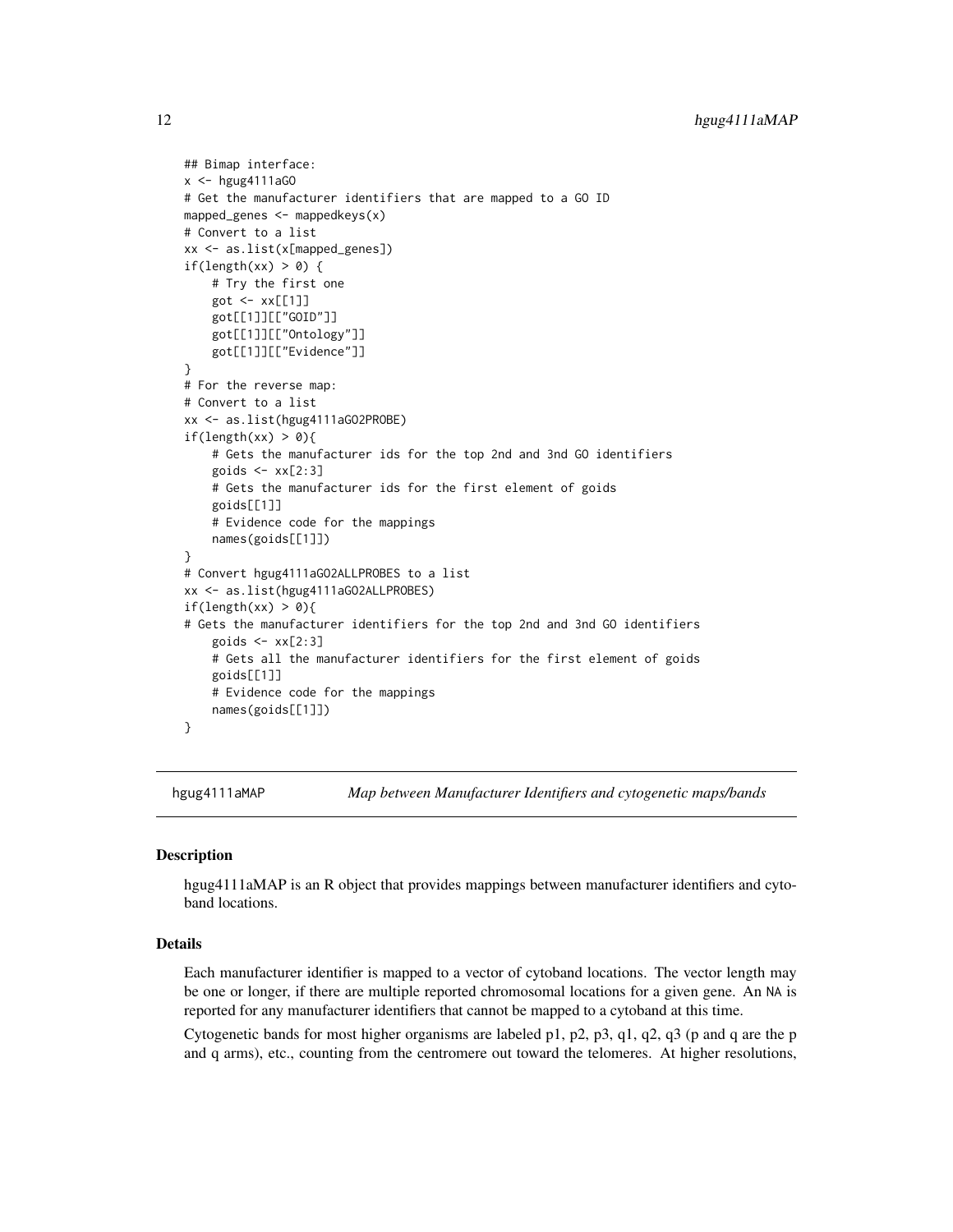<span id="page-12-0"></span>sub-bands can be seen within the bands. The sub-bands are also numbered from the centromere out toward the telomere. Thus, a label of 7q31.2 indicates that the band is on chromosome 7, q arm, band 3, sub-band 1, and sub-sub-band 2.

Mappings were based on data provided by: Entrez Gene ftp://ftp.ncbi.nlm.nih.gov/gene/DATA With a date stamp from the source of: 2015-Sep27

## References

<http://www.ncbi.nlm.nih.gov>

## See Also

• [AnnotationDb-class](#page-0-0) for use of the select() interface.

## Examples

```
## select() interface:
## Objects in this package can be accessed using the select() interface
## from the AnnotationDbi package. See ?select for details.
## Bimap interface:
x <- hgug4111aMAP
# Get the probe identifiers that are mapped to any cytoband
mapped_probes <- mappedkeys(x)
# Convert to a list
xx <- as.list(x[mapped_probes])
if(length(xx) > 0) {
  # Get the MAP for the first five probes
  xx[1:5]
  # Get the first one
  xx[[1]]
}
```
hgug4111aMAPCOUNTS *Number of mapped keys for the maps in package hgug4111a.db*

## Description

DEPRECATED. Counts in the MAPCOUNT table are out of sync and should not be used.

hgug4111aMAPCOUNTS provides the "map count" (i.e. the count of mapped keys) for each map in package hgug4111a.db.

#### Details

DEPRECATED. Counts in the MAPCOUNT table are out of sync and should not be used.

This "map count" information is precalculated and stored in the package annotation DB. This allows some quality control and is used by the [checkMAPCOUNTS](#page-0-0) function defined in AnnotationDbi to compare and validate different methods (like count.mappedkeys(x) or sum(!is.na(as.list(x)))) for getting the "map count" of a given map.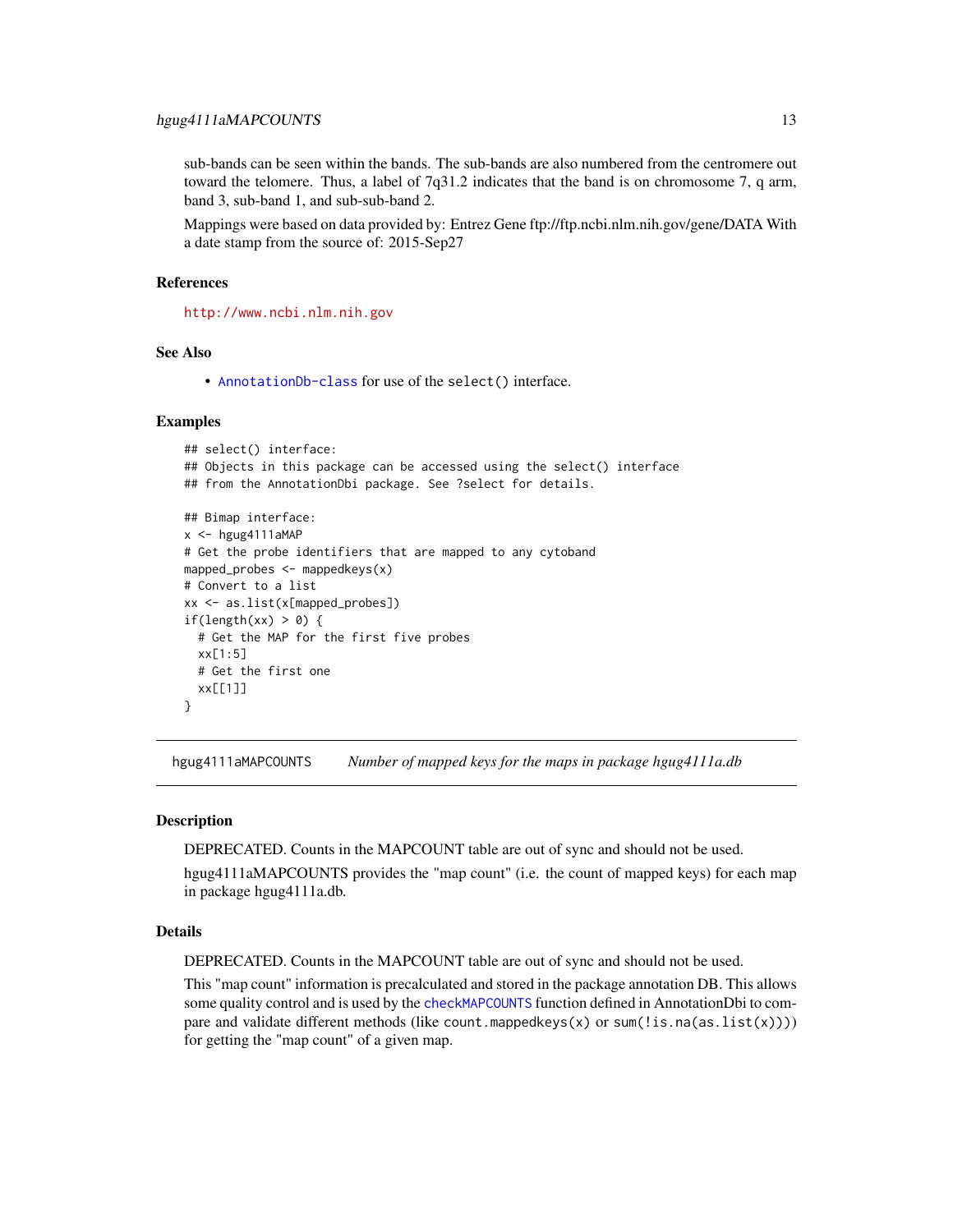<span id="page-13-0"></span>hgug4111aOMIM *Map between Manufacturer Identifiers and Mendelian Inheritance in Man (MIM) identifiers*

## Description

hgug4111aOMIM is an R object that provides mappings between manufacturer identifiers and OMIM identifiers.

## Details

Each manufacturer identifier is mapped to a vector of OMIM identifiers. The vector length may be one or longer, depending on how many OMIM identifiers the manufacturer identifier maps to. An NA is reported for any manufacturer identifier that cannot be mapped to an OMIM identifier at this time.

OMIM is based upon the book Mendelian Inheritance in Man (V. A. McKusick) and focuses primarily on inherited or heritable genetic diseases. It contains textual information, pictures, and reference information that can be searched using various terms, among which the MIM number is one.

Mappings were based on data provided by: Entrez Gene ftp://ftp.ncbi.nlm.nih.gov/gene/DATA With a date stamp from the source of: 2015-Sep27

## References

<http://www.ncbi.nlm.nih.gov/entrez/query.fcgi?db=gene> [http://www3.ncbi.nlm.nih.g](http://www3.ncbi.nlm.nih.gov/entrez/query.fcgi?db=OMIM)ov/ [entrez/query.fcgi?db=OMIM](http://www3.ncbi.nlm.nih.gov/entrez/query.fcgi?db=OMIM)

## See Also

• [AnnotationDb-class](#page-0-0) for use of the select() interface.

```
## select() interface:
## Objects in this package can be accessed using the select() interface
## from the AnnotationDbi package. See ?select for details.
## Bimap interface:
x <- hgug4111a0MIM
# Get the probe identifiers that are mapped to a OMIM ID
mapped_probes \leq mappedkeys(x)
# Convert to a list
xx <- as.list(x[mapped_probes])
if(length(xx) > 0) {
 # Get the OMIM for the first five probes
 xx[1:5]
 # Get the first one
 xx[[1]]
}
```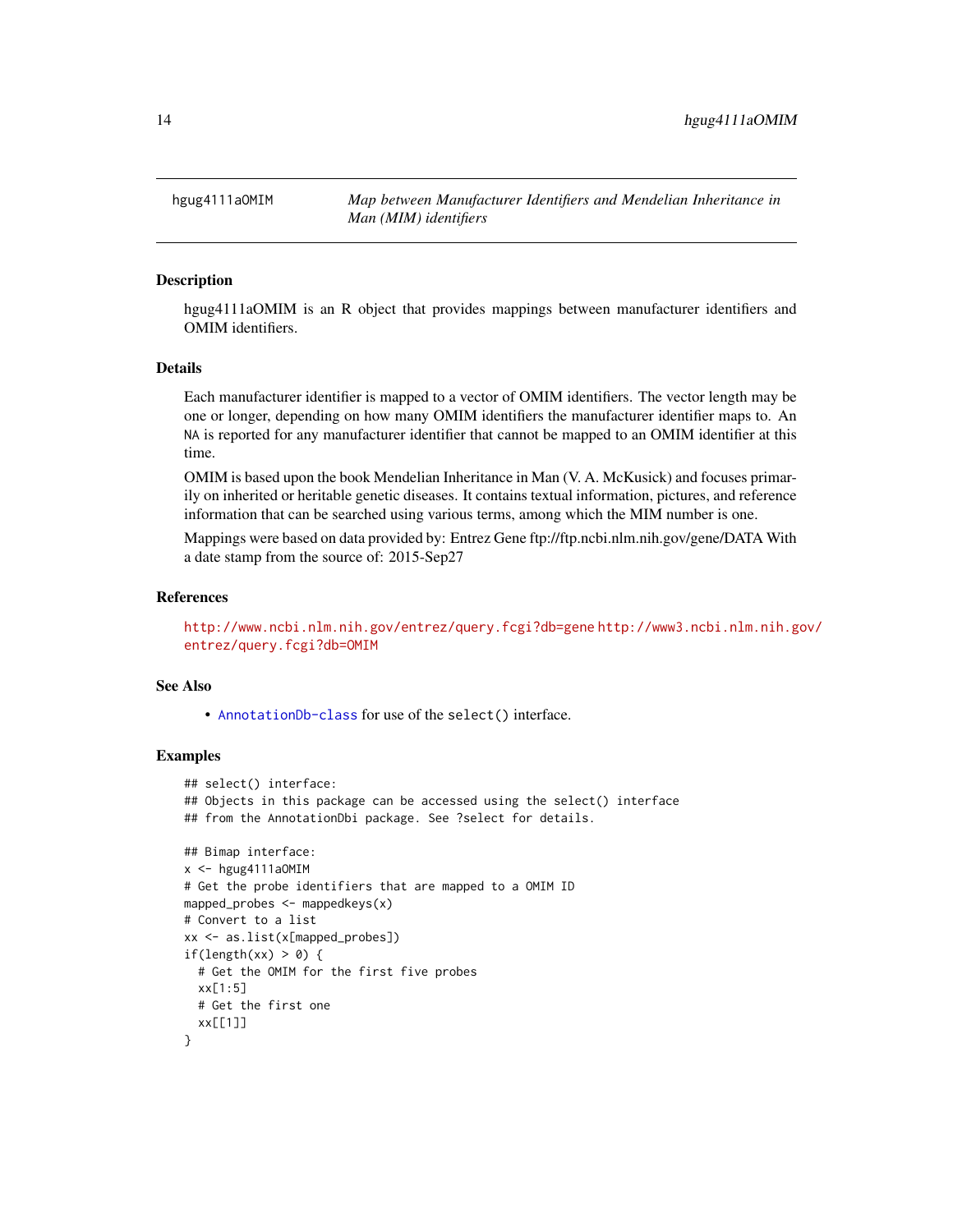<span id="page-14-0"></span>hgug4111aORGANISM *The Organism information for hgug4111a*

## **Description**

hgug4111aORGANISM is an R object that contains a single item: a character string that names the organism for which hgug4111a was built. hgug4111aORGPKG is an R object that contains a chararcter vector with the name of the organism package that a chip package depends on for its gene-centric annotation.

## Details

Although the package name is suggestive of the organism for which it was built, hgug4111aORGANISM provides a simple way to programmatically extract the organism name. hgug4111aORGPKG provides a simple way to programmatically extract the name of the parent organism package. The parent organism package is a strict dependency for chip packages as this is where the gene cetric information is ultimately extracted from. The full package name will always be this string plus the extension ".db". But most programatic acces will not require this extension, so its more convenient to leave it out.

#### See Also

• [AnnotationDb-class](#page-0-0) for use of the select() interface.

## Examples

```
## select() interface:
## Objects in this package can be accessed using the select() interface
## from the AnnotationDbi package. See ?select for details.
## Bimap interface:
```
hgug4111aORGANISM hgug4111aORGPKG

hgug4111aPATH *Mappings between probe identifiers and KEGG pathway identifiers*

## Description

KEGG (Kyoto Encyclopedia of Genes and Genomes) maintains pathway data for various organisms.

hgug4111aPATH maps probe identifiers to the identifiers used by KEGG for pathways in which the genes represented by the probe identifiers are involved

hgug4111aPATH2PROBE is an R object that provides mappings between KEGG identifiers and manufacturer identifiers.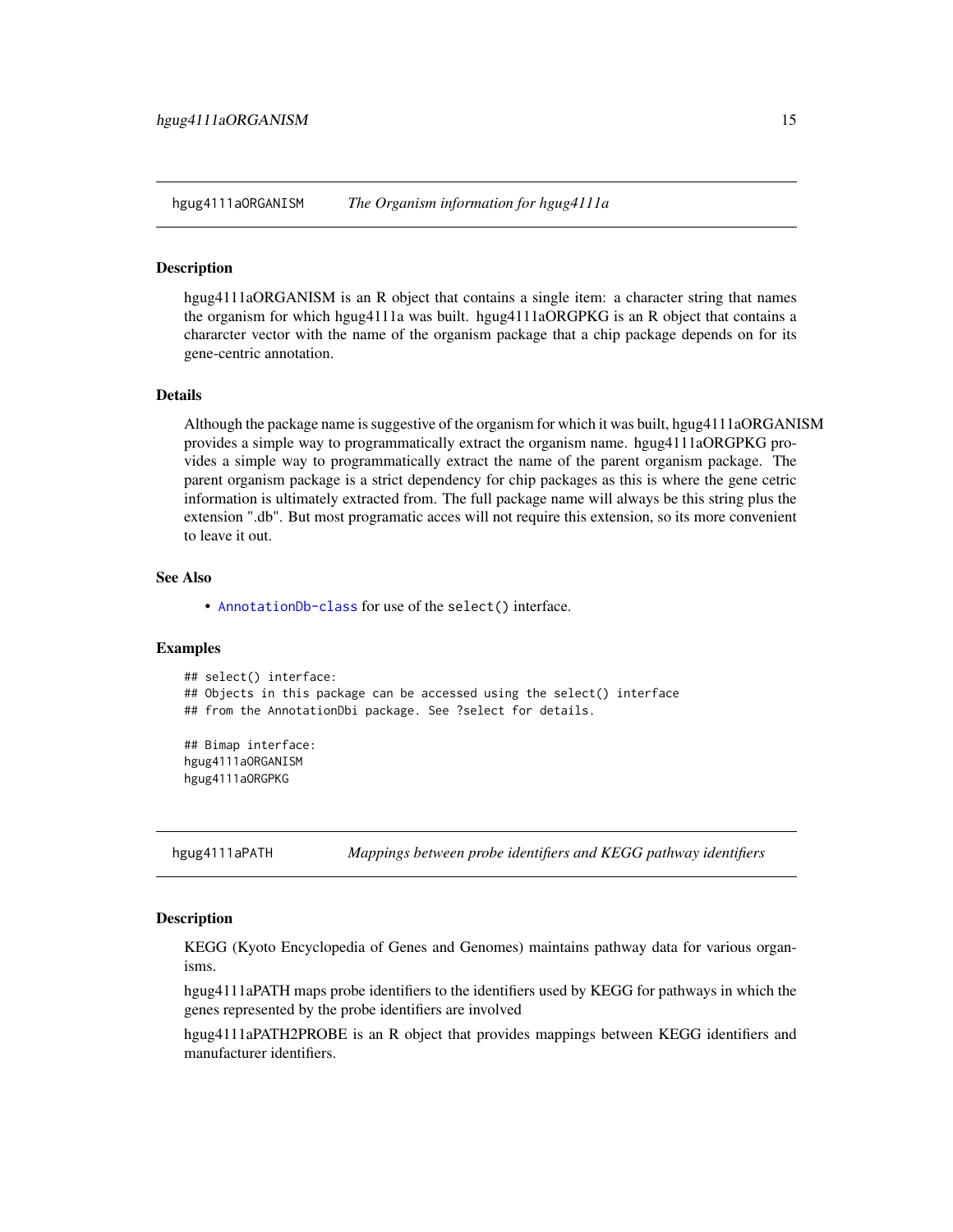## Details

Each KEGG pathway has a name and identifier. Pathway name for a given pathway identifier can be obtained using the KEGG data package that can either be built using AnnBuilder or downloaded from Bioconductor <http://www.bioconductor.org>.

Graphic presentations of pathways are searchable at url http://www.genome.ad.jp/kegg/pathway.html by using pathway identifiers as keys.

Mappings were based on data provided by: KEGG GENOME ftp://ftp.genome.jp/pub/kegg/genomes With a date stamp from the source of: 2011-Mar15

## References

<http://www.genome.ad.jp/kegg/>

## See Also

• [AnnotationDb-class](#page-0-0) for use of the select() interface.

```
## select() interface:
## Objects in this package can be accessed using the select() interface
## from the AnnotationDbi package. See ?select for details.
## Bimap interface:
x <- hgug4111aPATH
# Get the probe identifiers that are mapped to a KEGG pathway ID
mapped_probes <- mappedkeys(x)
# Convert to a list
xx <- as.list(x[mapped_probes])
if(length(xx) > 0) {
  # Get the PATH for the first five probes
  xx[1:5]
  # Get the first one
  xx[[1]]
}
# Now convert the hgug4111aPATH2PROBE object to a list
xx <- as.list(hgug4111aPATH2PROBE)
if(length(xx) > 0){
    # Get the probe identifiers for the first two pathway identifiers
    xx[1:2]
    # Get the first one
    xx[[1]]
}
```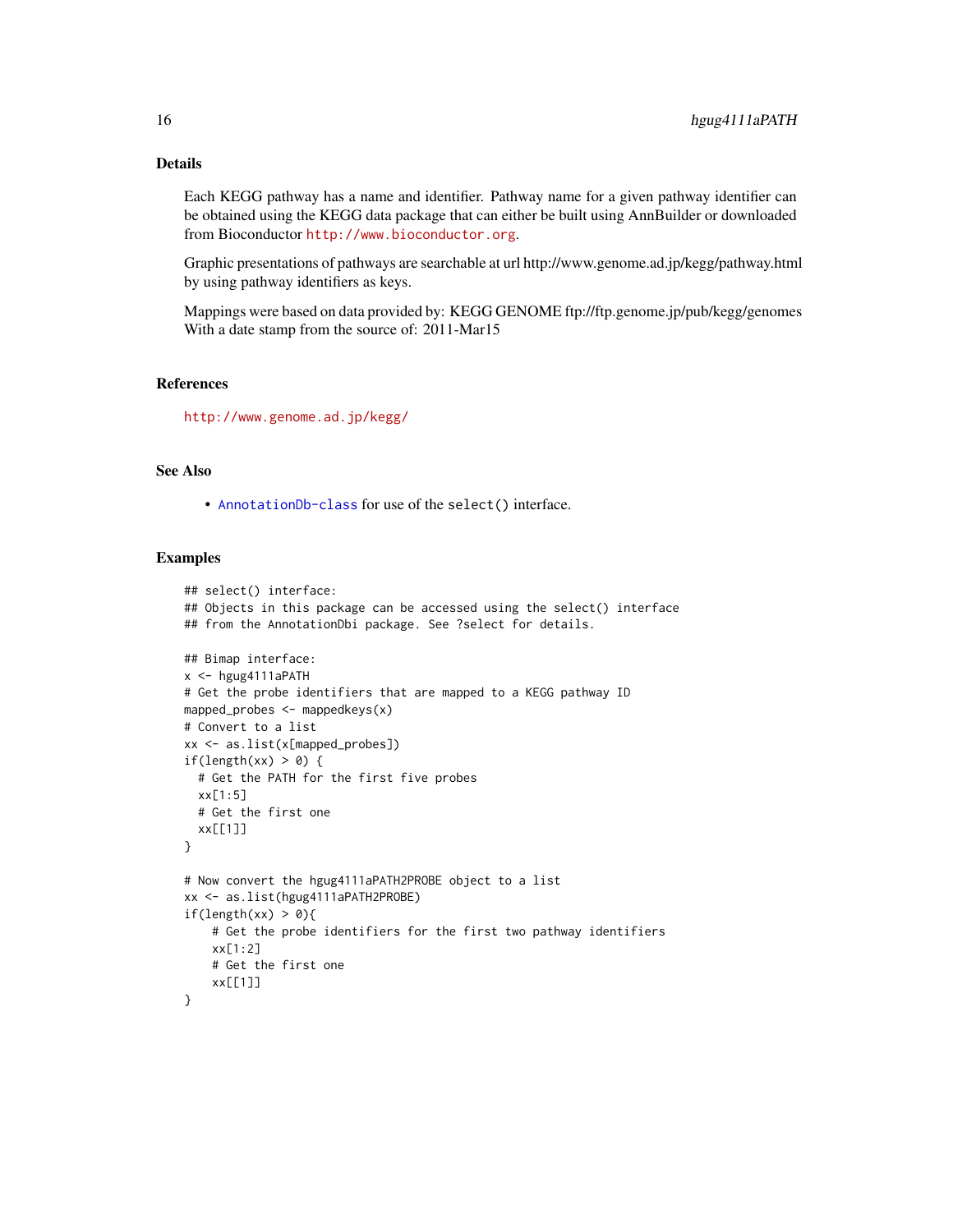## <span id="page-16-0"></span>**Description**

hgug4111aPFAM is an R object that provides mappings between manufacturer identifiers and PFAM identifiers.

## Details

The bimap interface for PFAM is defunct. Please use select() interface to PFAM identifiers. See ?AnnotationDbi::select for details.

hgug4111aPMID *Maps between Manufacturer Identifiers and PubMed Identifiers*

## Description

hgug4111aPMID is an R object that provides mappings between manufacturer identifiers and PubMed identifiers. hgug4111aPMID2PROBE is an R object that provides mappings between PubMed identifiers and manufacturer identifiers.

## **Details**

When hgug4111aPMID is viewed as a list each manufacturer identifier is mapped to a named vector of PubMed identifiers. The name associated with each vector corresponds to the manufacturer identifier. The length of the vector may be one or greater, depending on how many PubMed identifiers a given manufacturer identifier is mapped to. An NA is reported for any manufacturer identifier that cannot be mapped to a PubMed identifier.

When hgug4111aPMID2PROBE is viewed as a list each PubMed identifier is mapped to a named vector of manufacturer identifiers. The name represents the PubMed identifier and the vector contains all manufacturer identifiers that are represented by that PubMed identifier. The length of the vector may be one or longer, depending on how many manufacturer identifiers are mapped to a given PubMed identifier.

Titles, abstracts, and possibly full texts of articles can be obtained from PubMed by providing a valid PubMed identifier. The pubmed function of annotate can also be used for the same purpose.

Mappings were based on data provided by: Entrez Gene ftp://ftp.ncbi.nlm.nih.gov/gene/DATA With a date stamp from the source of: 2015-Sep27

## References

<http://www.ncbi.nlm.nih.gov/entrez/query.fcgi?db=PubMed>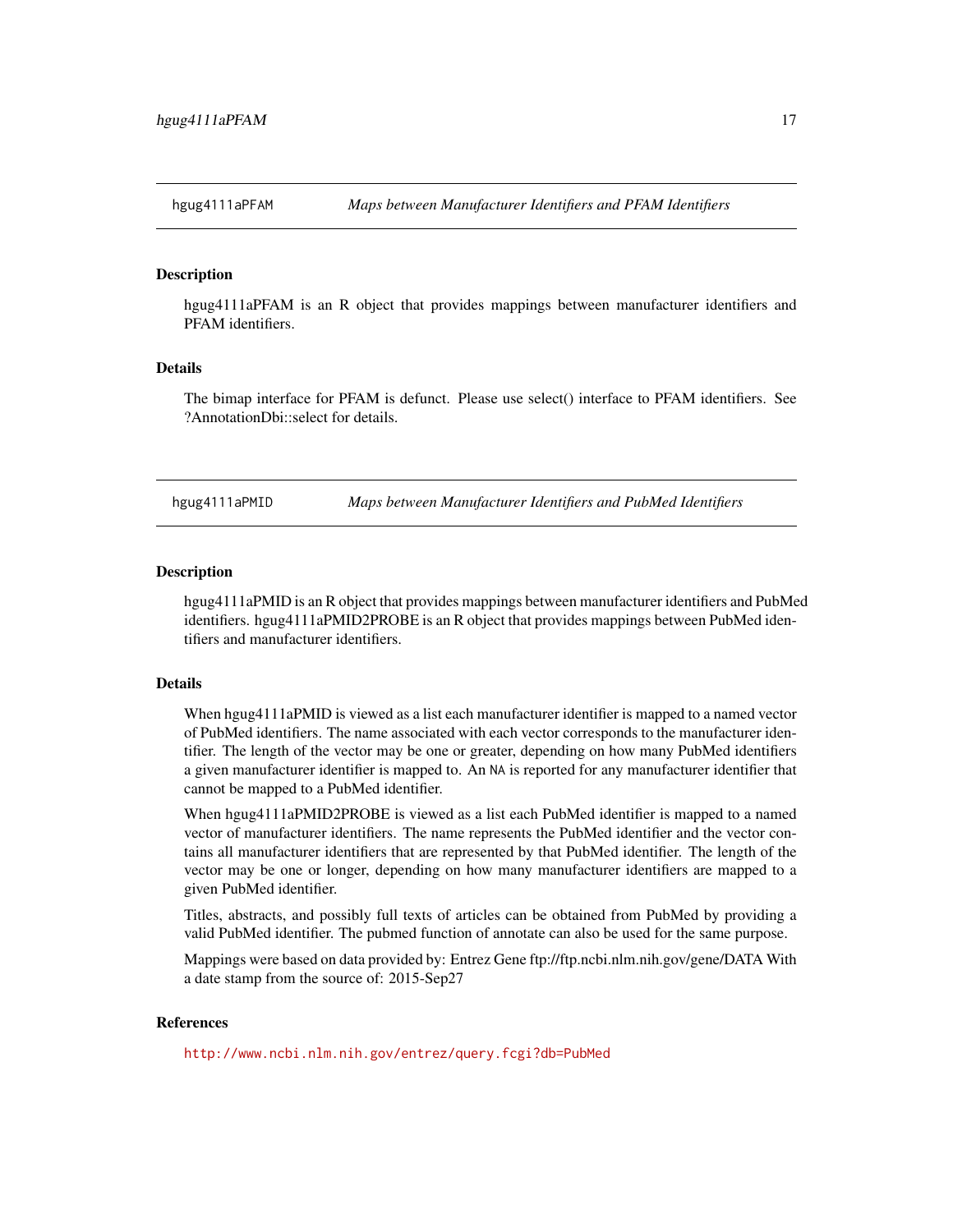## <span id="page-17-0"></span>See Also

• [AnnotationDb-class](#page-0-0) for use of the select() interface.

## Examples

```
## select() interface:
## Objects in this package can be accessed using the select() interface
## from the AnnotationDbi package. See ?select for details.
## Bimap interface:
x <- hgug4111aPMID
# Get the probe identifiers that are mapped to any PubMed ID
mapped_probes <- mappedkeys(x)
# Convert to a list
xx <- as.list(x[mapped_probes])
if(length(xx) > 0)# Get the PubMed identifiers for the first two probe identifiers
    xx[1:2]
    # Get the first one
    xx[[1]]
    if(interactive() && !is.null(xx[[1]]) && !is.na(xx[[1]])
       && require(annotate)){
        # Get article information as XML files
        xmls \leftarrow \text{pubmed}(xx[[1]], \text{disp} = "data")# View article information using a browser
        pubmed(xx[[1]], disp = "browser")
    }
}
# Now convert the reverse map object hgug4111aPMID2PROBE to a list
xx <- as.list(hgug4111aPMID2PROBE)
if(length(xx) > 0){
    # Get the probe identifiers for the first two PubMed identifiers
    xx[1:2]
    # Get the first one
    xx[[1]]
    if(interactive() && require(annotate)){
        # Get article information as XML files for a PubMed id
        xmls <- pubmed(names(xx)[1], disp = "data")
        # View article information using a browser
        pubmed(names(xx)[1], disp = "browser")}
}
```
hgug4111aPROSITE *Maps between Manufacturer Identifiers and PROSITE Identifiers*

#### **Description**

hgug4111aPROSITE is an R object that provides mappings between manufacturer identifiers and PROSITE identifiers.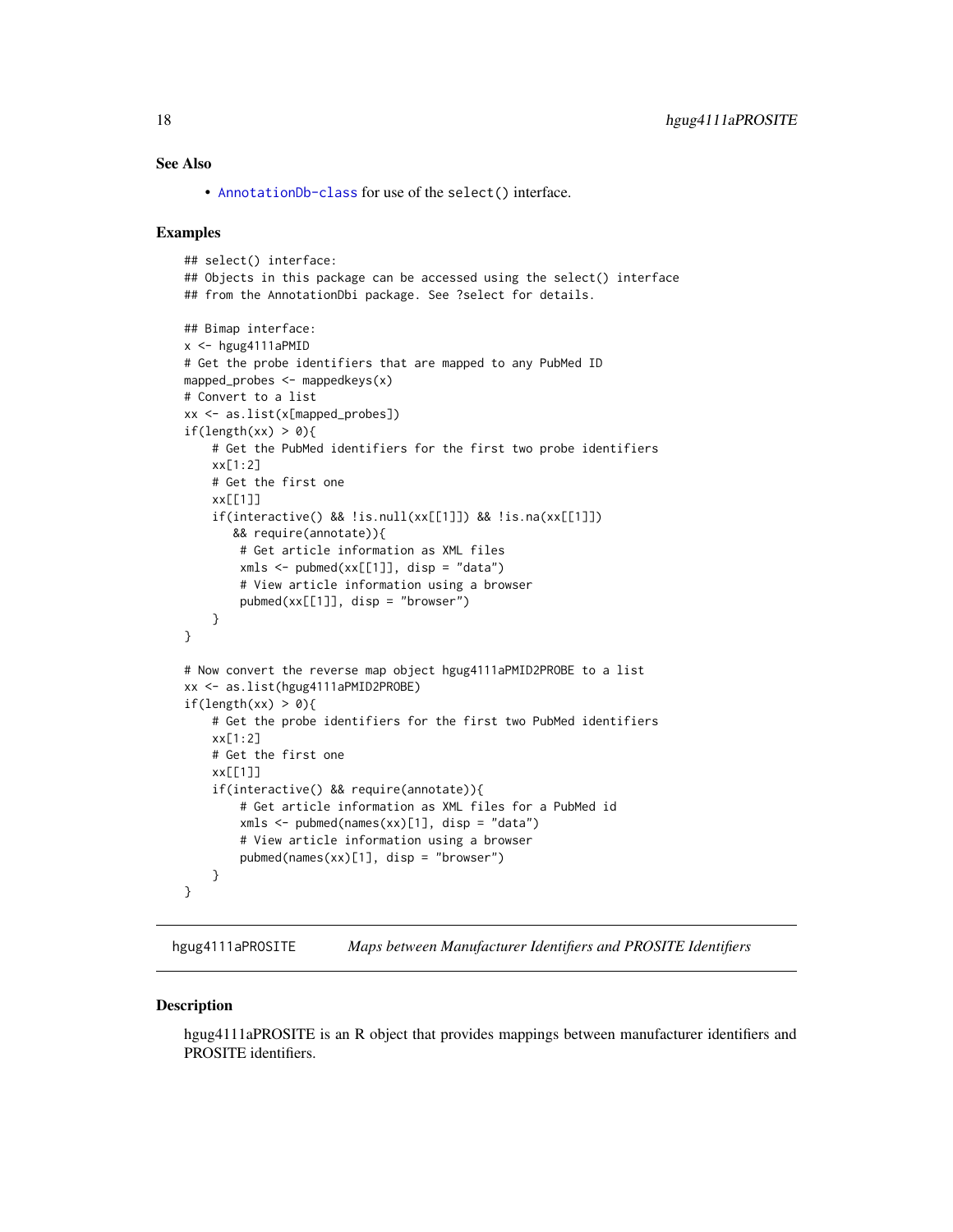## <span id="page-18-0"></span>Details

The bimap interface for PROSITE is defunct. Please use select() interface to PROSITE identifiers. See ?AnnotationDbi::select for details.

hgug4111aREFSEQ *Map between Manufacturer Identifiers and RefSeq Identifiers*

#### **Description**

hgug4111aREFSEQ is an R object that provides mappings between manufacturer identifiers and RefSeq identifiers.

## Details

Each manufacturer identifier is mapped to a named vector of RefSeq identifiers. The name represents the manufacturer identifier and the vector contains all RefSeq identifiers that can be mapped to that manufacturer identifier. The length of the vector may be one or greater, depending on how many RefSeq identifiers a given manufacturer identifier can be mapped to. An NA is reported for any manufacturer identifier that cannot be mapped to a RefSeq identifier at this time.

RefSeq identifiers differ in format according to the type of record the identifiers are for as shown below:

NG\\_XXXXX: RefSeq accessions for genomic region (nucleotide) records

NM\\_XXXXX: RefSeq accessions for mRNA records

NC\\_XXXXX: RefSeq accessions for chromosome records

NP\\_XXXXX: RefSeq accessions for protein records

XR\\_XXXXX: RefSeq accessions for model RNAs that are not associated with protein products

XM\\_XXXXX: RefSeq accessions for model mRNA records

XP\\_XXXXX: RefSeq accessions for model protein records

Where XXXXX is a sequence of integers.

NCBI <http://www.ncbi.nlm.nih.gov/RefSeq/> allows users to query the RefSeq database using RefSeq identifiers.

Mappings were based on data provided by: Entrez Gene ftp://ftp.ncbi.nlm.nih.gov/gene/DATA With a date stamp from the source of: 2015-Sep27

#### References

<http://www.ncbi.nlm.nih.gov> <http://www.ncbi.nlm.nih.gov/RefSeq/>

## See Also

• [AnnotationDb-class](#page-0-0) for use of the select() interface.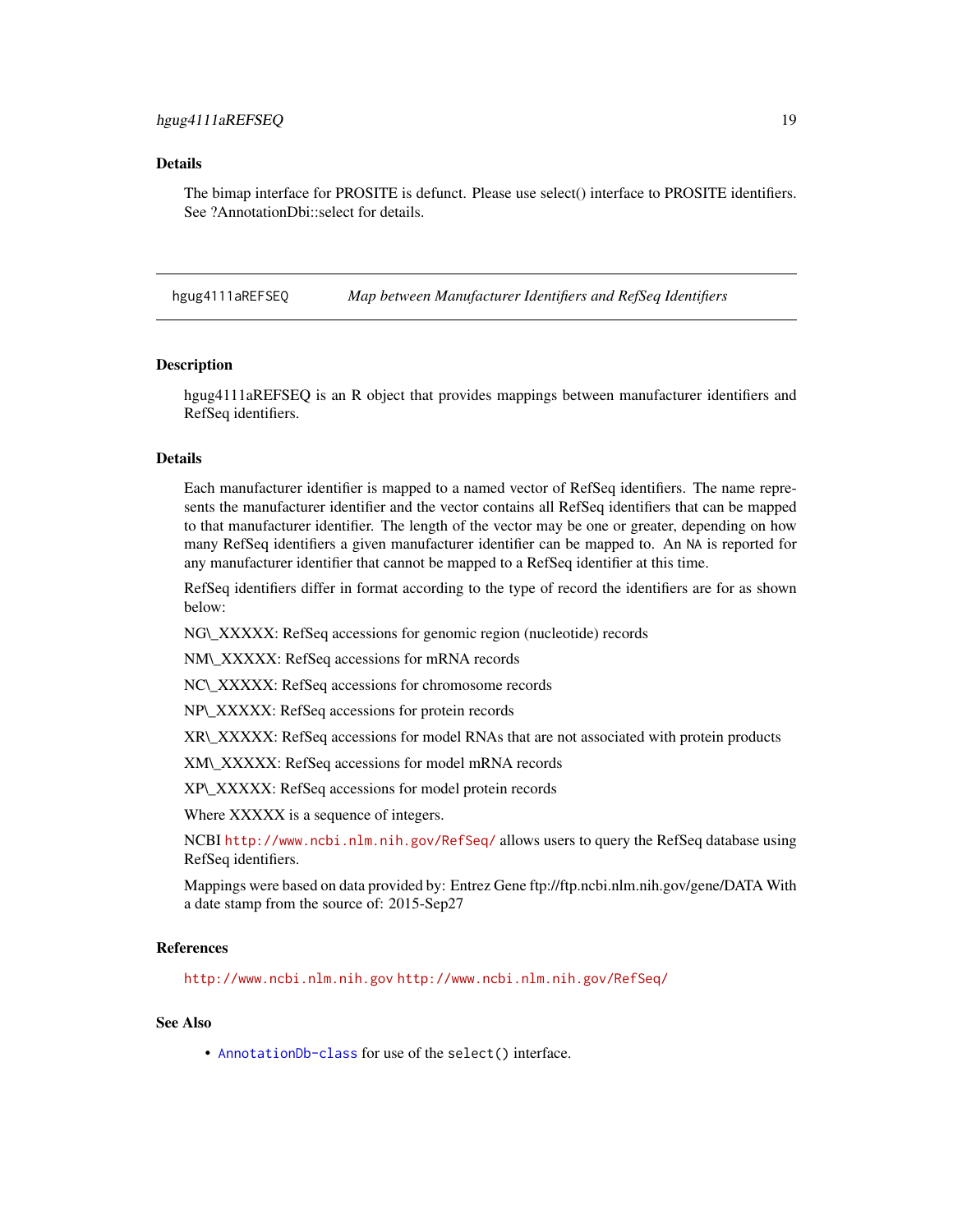## Examples

```
## select() interface:
## Objects in this package can be accessed using the select() interface
## from the AnnotationDbi package. See ?select for details.
## Bimap interface:
x <- hgug4111aREFSEQ
# Get the probe identifiers that are mapped to any RefSeq ID
mapped_probes <- mappedkeys(x)
# Convert to a list
xx <- as.list(x[mapped_probes])
if(length(xx) > 0) {
  # Get the REFSEQ for the first five probes
  xx[1:5]
  # Get the first one
  xx[[1]]
}
```
hgug4111aSYMBOL *Map between Manufacturer Identifiers and Gene Symbols*

## Description

hgug4111aSYMBOL is an R object that provides mappings between manufacturer identifiers and gene abbreviations.

## Details

Each manufacturer identifier is mapped to an abbreviation for the corresponding gene. An NA is reported if there is no known abbreviation for a given gene.

Symbols typically consist of 3 letters that define either a single gene (ABC) or multiple genes (ABC1, ABC2, ABC3). Gene symbols can be used as key words to query public databases such as Entrez Gene.

Mappings were based on data provided by: Entrez Gene ftp://ftp.ncbi.nlm.nih.gov/gene/DATA With a date stamp from the source of: 2015-Sep27

## References

<http://www.ncbi.nlm.nih.gov/entrez/query.fcgi?db=gene>

## See Also

• [AnnotationDb-class](#page-0-0) for use of the select() interface.

<span id="page-19-0"></span>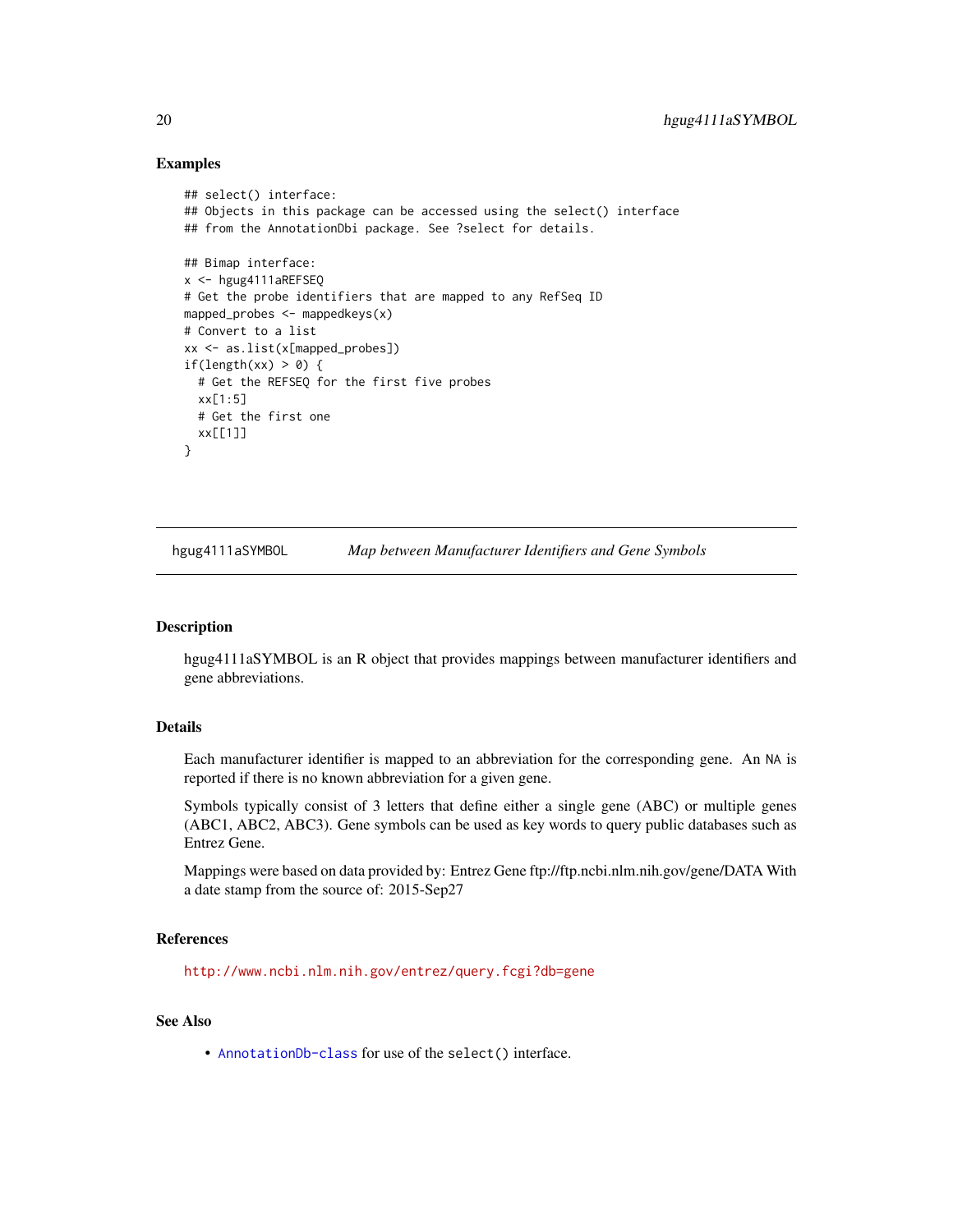## <span id="page-20-0"></span>hgug4111aUNIGENE 21

## Examples

```
## select() interface:
## Objects in this package can be accessed using the select() interface
## from the AnnotationDbi package. See ?select for details.
## Bimap interface:
x <- hgug4111aSYMBOL
# Get the probe identifiers that are mapped to a gene symbol
mapped_probes <- mappedkeys(x)
# Convert to a list
xx <- as.list(x[mapped_probes])
if(length(xx) > 0) {
  # Get the SYMBOL for the first five probes
  xx[1:5]
  # Get the first one
  xx[[1]]
}
```
hgug4111aUNIGENE *Map between Manufacturer Identifiers and UniGene cluster identifiers*

#### Description

hgug4111aUNIGENE is an R object that provides mappings between manufacturer identifiers and UniGene identifiers.

## Details

Each manufacturer identifier is mapped to a UniGene identifier. An NA is reported if the manufacturer identifier cannot be mapped to UniGene at this time.

A UniGene identifier represents a cluster of sequences of a gene. Using UniGene identifiers one can query the UniGene database for information about the sequences or the Entrez Gene database for information about the genes.

Mappings were based on data provided by: Entrez Gene ftp://ftp.ncbi.nlm.nih.gov/gene/DATA With a date stamp from the source of: 2015-Sep27

## References

<http://www.ncbi.nlm.nih.gov/entrez/query.fcgi?db=gene>

## See Also

• [AnnotationDb-class](#page-0-0) for use of the select() interface.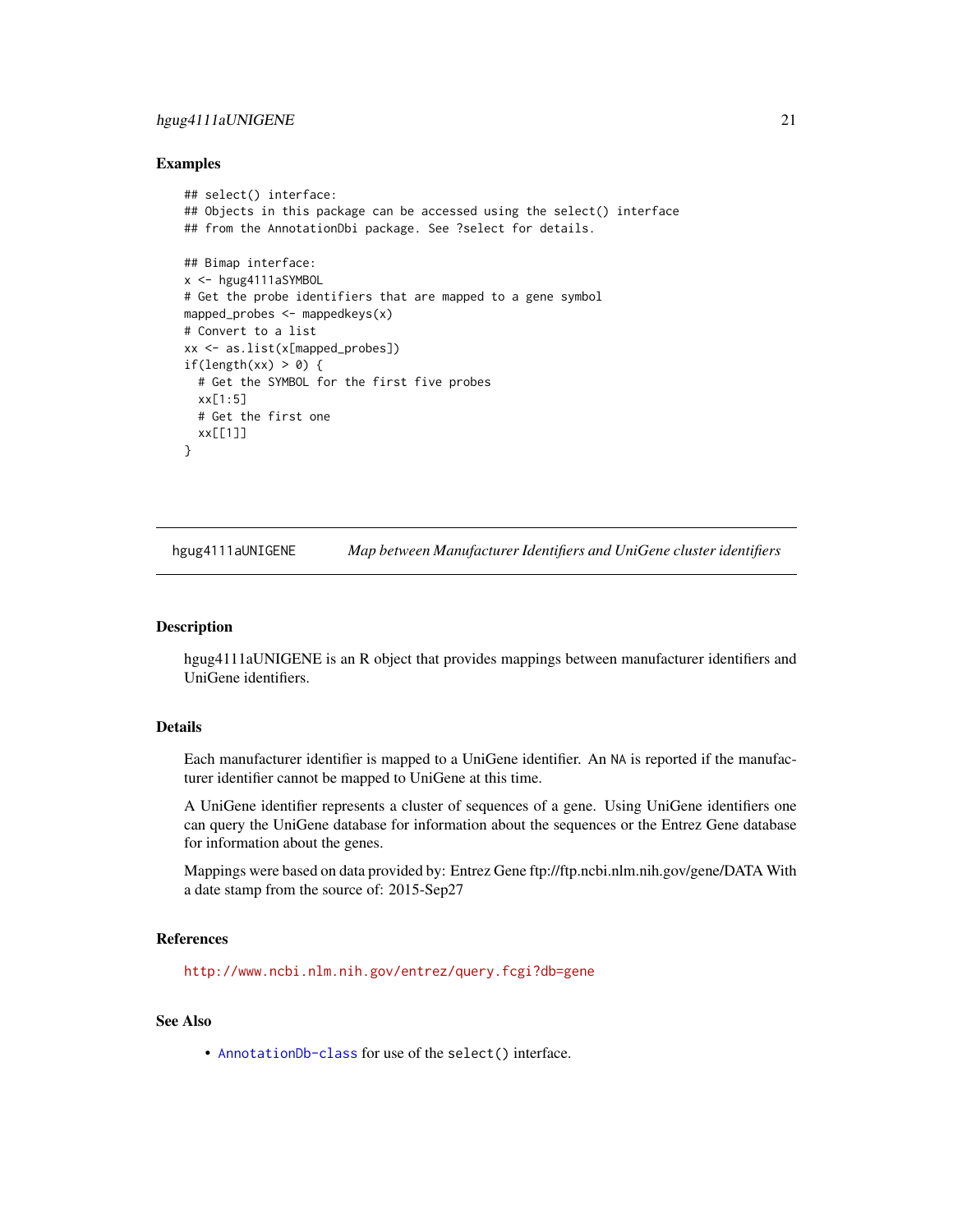## Examples

```
## select() interface:
## Objects in this package can be accessed using the select() interface
## from the AnnotationDbi package. See ?select for details.
## Bimap interface:
x <- hgug4111aUNIGENE
# Get the probe identifiers that are mapped to an UNIGENE ID
mapped_probes <- mappedkeys(x)
# Convert to a list
xx <- as.list(x[mapped_probes])
if(length(xx) > 0) {
  # Get the UNIGENE for the first five probes
  xx[1:5]
  # Get the first one
  xx[[1]]
}
```
hgug4111aUNIPROT *Map Uniprot accession numbers with Entrez Gene identifiers*

#### Description

hgug4111aUNIPROT is an R object that contains mappings between the manufacturer identifiers and Uniprot accession numbers.

## Details

This object is a simple mapping of manufacturer identifiers to Uniprot Accessions.

Mappings were based on data provided by NCBI (link above) with an exception for fly, which required retrieving the data from ensembl <http://www.ensembl.org/biomart/martview/>

## See Also

• [AnnotationDb-class](#page-0-0) for use of the select() interface.

```
## select() interface:
## Objects in this package can be accessed using the select() interface
## from the AnnotationDbi package. See ?select for details.
## Bimap interface:
x <- hgug4111aUNIPROT
# Get the entrez gene IDs that are mapped to an Uniprot ID
mapped_genes <- mappedkeys(x)
# Convert to a list
xx <- as.list(x[mapped_genes])
if(length(xx) > 0) {
```
<span id="page-21-0"></span>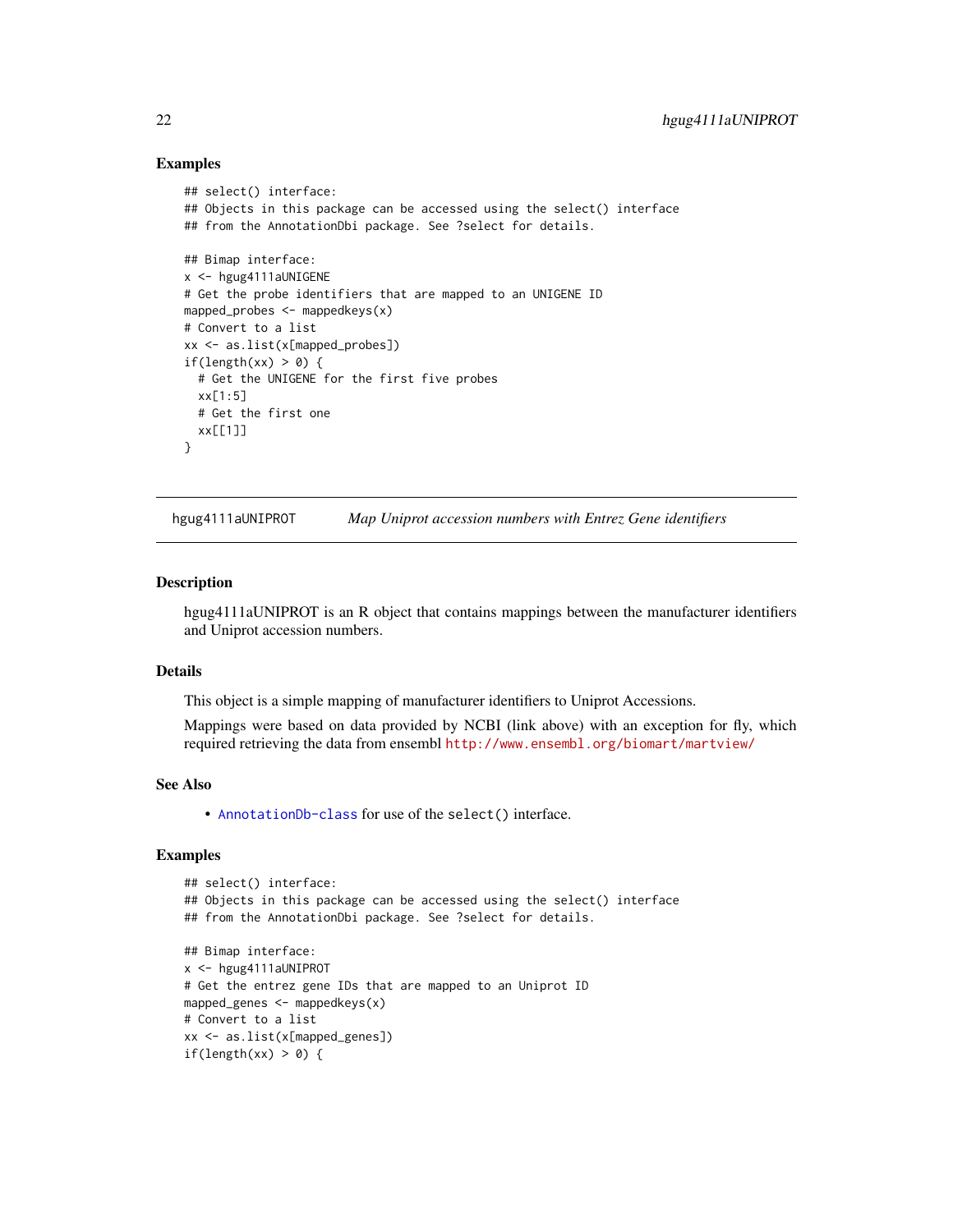```
# Get the Uniprot IDs for the first five genes
 xx[1:5]
 # Get the first one
 xx[[1]]
}
```
hgug4111a\_dbconn *Collect information about the package annotation DB*

#### Description

Some convenience functions for getting a connection object to (or collecting information about) the package annotation DB.

## Usage

```
hgug4111a_dbconn()
hgug4111a_dbfile()
hgug4111a_dbschema(file="", show.indices=FALSE)
hgug4111a_dbInfo()
```
## **Arguments**

| file         | A connection, or a character string naming the file to print to (see the file<br>argument of the cat function for the details). |
|--------------|---------------------------------------------------------------------------------------------------------------------------------|
| show.indices | The CREATE INDEX statements are not shown by default. Use show, indices=TRUE<br>to get them.                                    |

## Details

hgug4111a\_dbconn returns a connection object to the package annotation DB. IMPORTANT: Don't call [dbDisconnect](#page-0-0) on the connection object returned by hgug4111a\_dbconn or you will break all the [AnnDbObj](#page-0-0) objects defined in this package!

hgug4111a\_dbfile returns the path (character string) to the package annotation DB (this is an SQLite file).

hgug4111a\_dbschema prints the schema definition of the package annotation DB.

hgug4111a\_dbInfo prints other information about the package annotation DB.

## Value

hgug4111a\_dbconn: a DBIConnection object representing an open connection to the package annotation DB.

hgug4111a\_dbfile: a character string with the path to the package annotation DB.

hgug4111a\_dbschema: none (invisible NULL).

hgug4111a\_dbInfo: none (invisible NULL).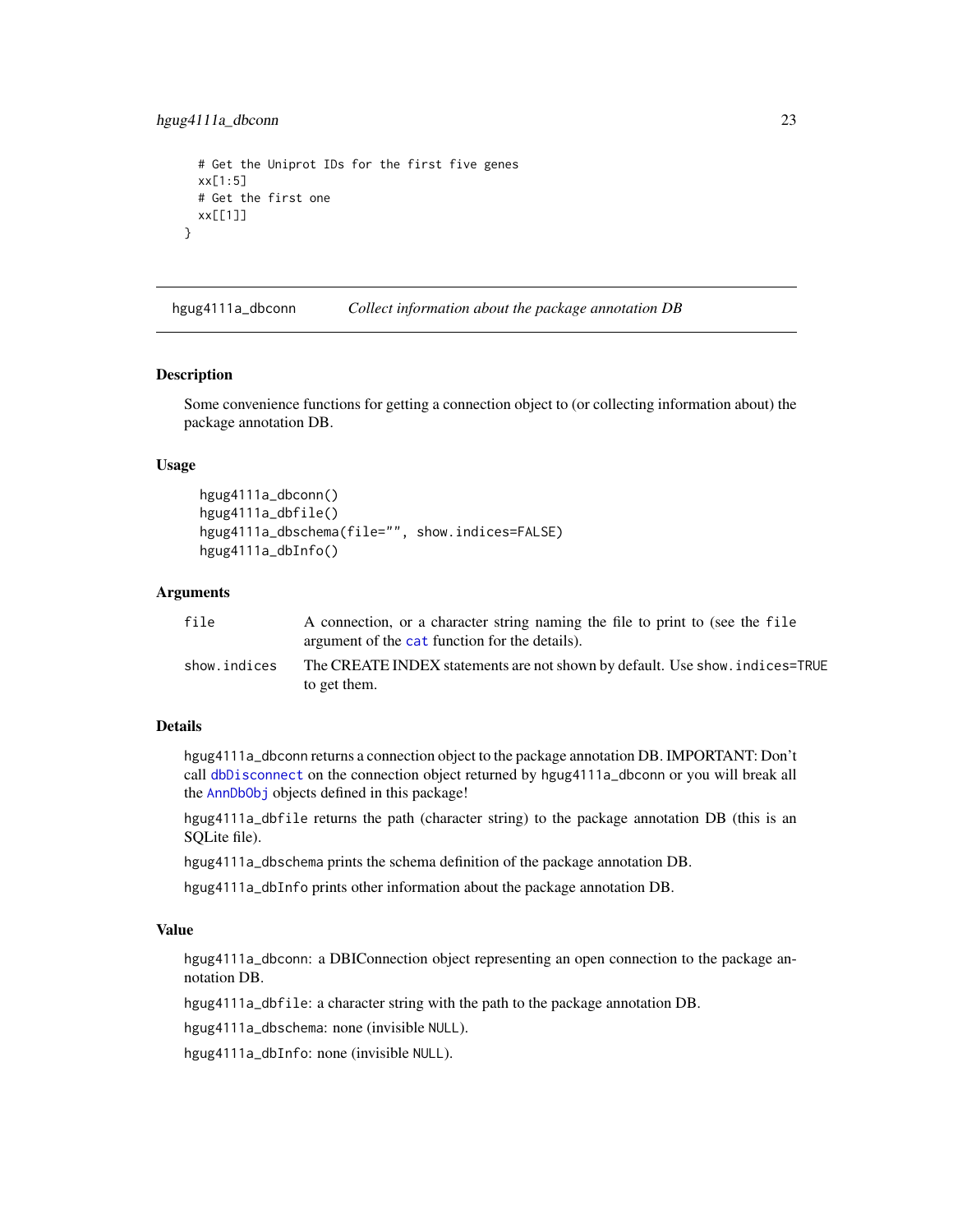## <span id="page-23-0"></span>See Also

[dbGetQuery](#page-0-0), [dbConnect](#page-0-0), [dbconn](#page-0-0), [dbfile](#page-0-0), [dbschema](#page-0-0), [dbInfo](#page-0-0)

## Examples

library(DBI) ## Count the number of rows in the "probes" table: dbGetQuery(hgug4111a\_dbconn(), "SELECT COUNT(\*) FROM probes")

hgug4111a\_dbschema()

hgug4111a\_dbInfo()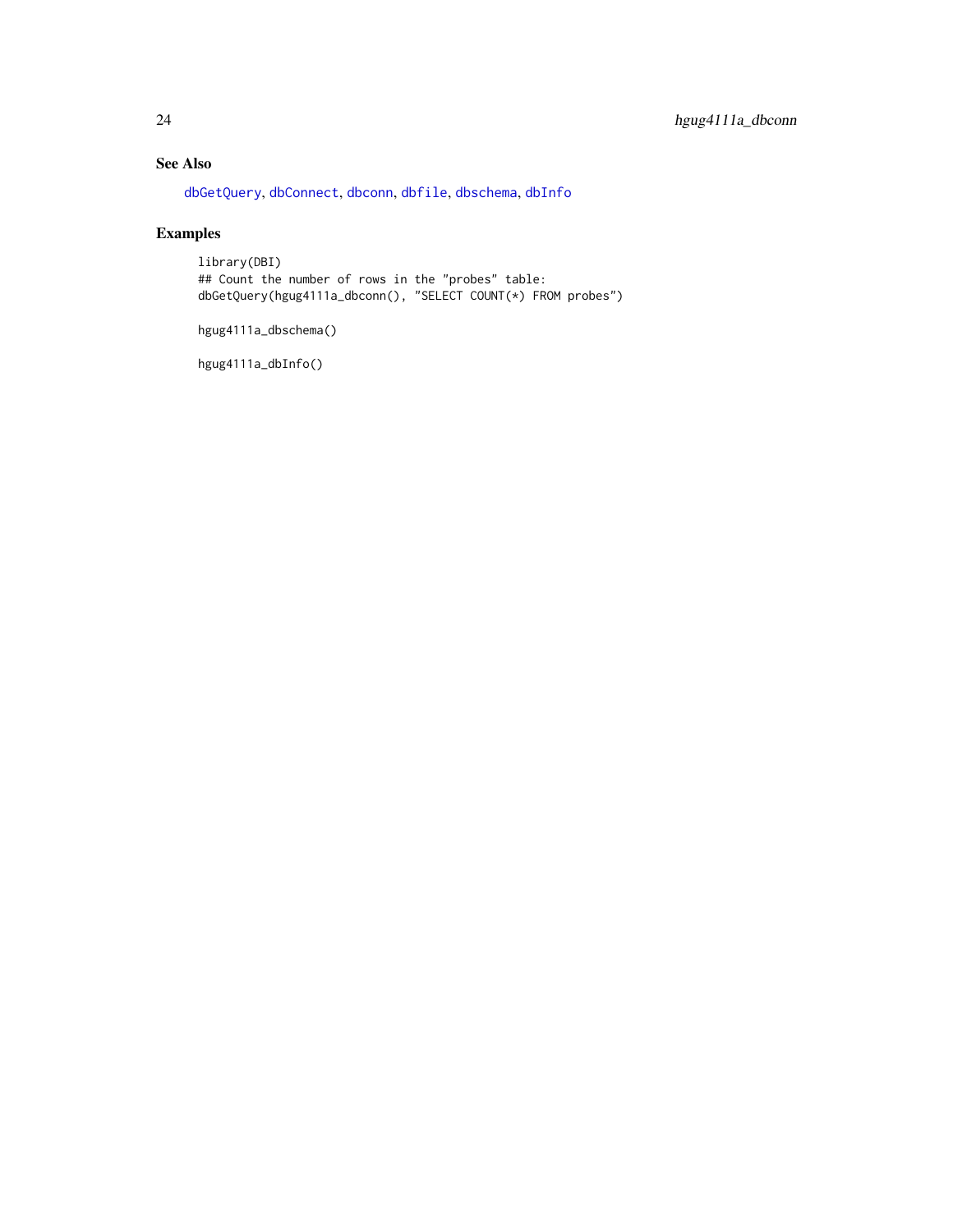# Index

∗ datasets hgug 4111 a . db, [3](#page-2-0) hgug4111a\_dbconn , [23](#page-22-0) hgug4111aACCNUM , [1](#page-0-1) hgug4111aALIAS[2](#page-1-0)PROBE, 2 hgug 4111 a CHR, [3](#page-2-0) hgug4111aCHRLENGTHS , [4](#page-3-0) hgug4111aCHRLOC, [5](#page-4-0) hgug4111aENSEMBL, [6](#page-5-0) hgug4111aENTREZID , [7](#page-6-0) hgug4111aENZYME, [8](#page-7-0) hgug4111aGENENAME , [9](#page-8-0) hgug4111aGO , [10](#page-9-1) hgug4111aMAP , [12](#page-11-0) hgug4111aMAPCOUNTS, [13](#page-12-0) hgug4111aOMIM , [14](#page-13-0) hgug4111aORGANISM , [15](#page-14-0) hgug4111aPATH , [15](#page-14-0) hgug4111aPFAM , [17](#page-16-0) hgug4111aPMID , [17](#page-16-0) hgug4111aPROSITE , [18](#page-17-0) hgug4111aREFSEQ , [19](#page-18-0) hgug4111aSYMBOL , [20](#page-19-0) hgug4111aUNIGENE , [21](#page-20-0) hgug4111aUNIPROT , [22](#page-21-0) ∗ utilities hgug4111a\_dbconn , [23](#page-22-0) AnnDbObj , *[23](#page-22-0)* cat , *[23](#page-22-0)* checkMAPCOUNTS , *[13](#page-12-0)* dbconn , *[24](#page-23-0)* dbConnect , *[24](#page-23-0)* dbDisconnect , *[23](#page-22-0)* dbfile , *[24](#page-23-0)* dbGetQuery , *[24](#page-23-0)* dbInfo , *[24](#page-23-0)*

dbschema , *[24](#page-23-0)*

hgug4111a *(*hgug4111a.db *)* , [3](#page-2-0) hgug4111a.db, [3](#page-2-0) hgug4111a\_dbconn , [23](#page-22-0) hgug4111a\_dbfile *(*hgug4111a\_dbconn *)* , [23](#page-22-0) hgug4111a\_dbInfo *(*hgug4111a\_dbconn *)* , [23](#page-22-0) hgug4111a\_dbschema *(*hgug4111a\_dbconn *)* , [23](#page-22-0) hgug4111aACCNUM , [1](#page-0-1) hgug4111aALIAS2PROBE , [2](#page-1-0) hgug4111aCHR, [3](#page-2-0) hgug4111aCHRLENGTHS , [4](#page-3-0) hgug4111aCHRLOC, [5](#page-4-0) hgug4111aCHRLOCEND *(*hgug4111aCHRLOC *)* , [5](#page-4-0) hgug4111aENSEMBL, [6](#page-5-0) hgug4111aENSEMBL2PROBE *(*hgug4111aENSEMBL *)* , [6](#page-5-0) hgug4111aENTREZID , [7](#page-6-0) hgug4111aENZYME, [8](#page-7-0) hgug4111aENZYME2PROBE *(*hgug4111aENZYME *)* , [8](#page-7-0) hgug4111aGENENAME , [9](#page-8-0) hgug4111aGO , [10](#page-9-1) hgug4111aGO2ALLPROBES , *[11](#page-10-0)* hgug4111aGO2ALLPROBES *(*hgug4111aGO *)* , [10](#page-9-1) hgug4111aGO2PROBE *(*hgug4111aGO *)* , [10](#page-9-1) hgug4111aLOCUSID *(*hgug4111aENTREZID *)* , [7](#page-6-0) hgug4111aMAP , [12](#page-11-0) hgug4111aMAPCOUNTS, [13](#page-12-0) hgug4111aOMIM , [14](#page-13-0) hgug4111aORGANISM , [15](#page-14-0) hgug4111aORGPKG *(*hgug4111aORGANISM *)* , [15](#page-14-0) hgug4111aPATH , [15](#page-14-0) hgug4111aPATH2PROBE *(*hgug4111aPATH *)* , [15](#page-14-0) hgug4111aPFAM , [17](#page-16-0) hgug4111aPMID , [17](#page-16-0) hgug4111aPMID2PROBE *(*hgug4111aPMID *)* , [17](#page-16-0) hgug4111aPROSITE , [18](#page-17-0) hgug4111aREFSEQ , [19](#page-18-0) hgug4111aSYMBOL , [20](#page-19-0)